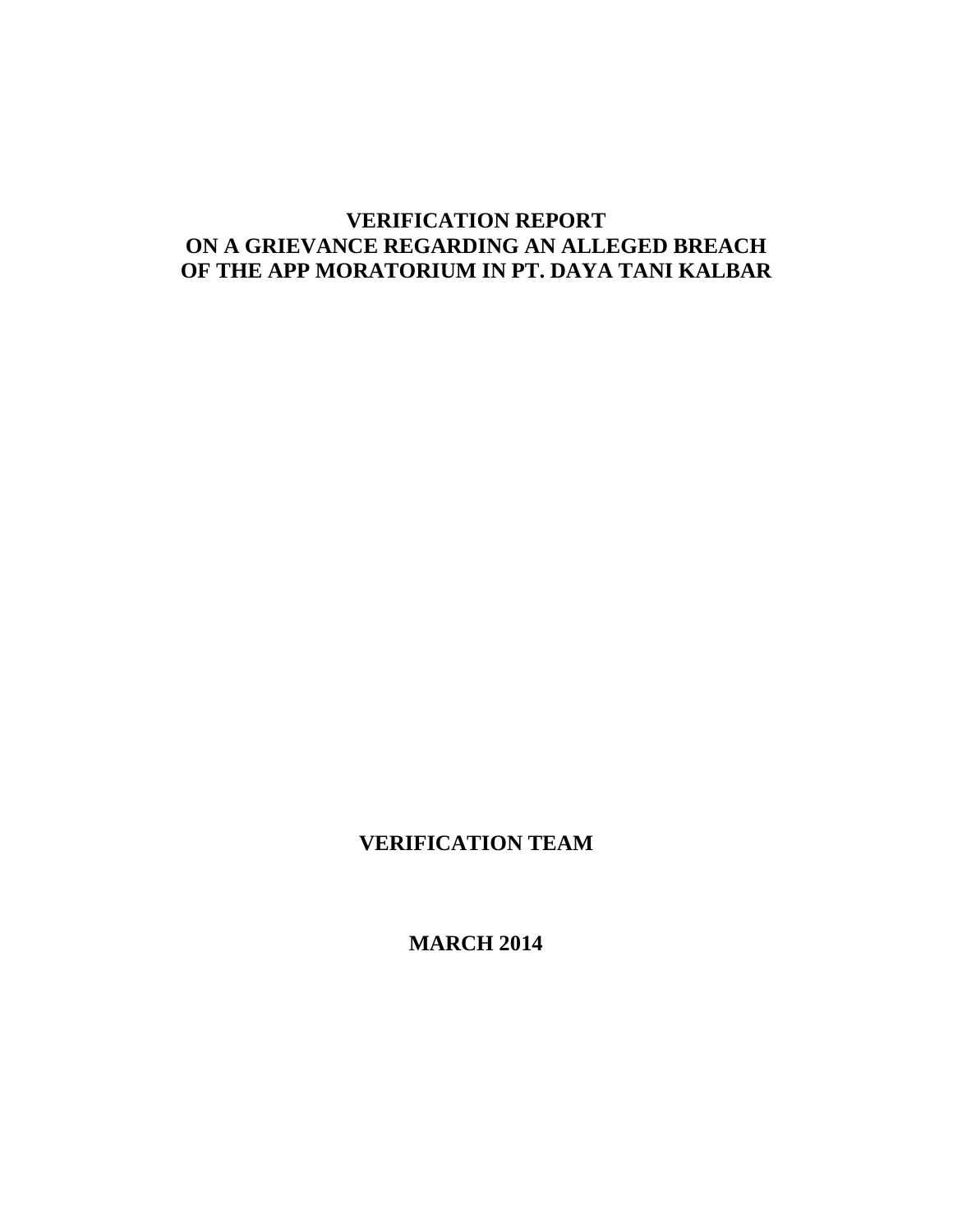## **1. BACKGROUND**

On 1<sup>st</sup> February 2013, APP, through its Forest Conservation Policy (FCP) made a commitment to suspend natural forest conversion across its entire supply chain (natural forest moratorium). In accordance with this moratorium, plantation development is only permitted in areas that are not considered High Carbon Stock (HCS) areas and also do not contain High Conservation Value (HCV). PT Daya Tani Kalbar (DTK) is a pulpwood supplier of APP and thus is committed to implementing APP's FCP.

On 17<sup>th</sup> December 2013, a consortium of environmental NGOs called RPHK (Relawan Pemantau Hutan Kalimantan/Forest Monitoring Volunteers of Borneo) published a report claiming that a moratorium breach had occurred in DTK's area. The RPHK report can be accessed here:

http://awsassets.wwf.or.id/downloads/rphk 17dec13 app\_moratorium\_deforestation\_conti nues.pdf.

The claims reported in the RPHK report are summarized as follows:

- "DTK deforested up to 1,400 hectare of natural forest in and around areas A, B and C (*areas defined with satellite images in the RPHK report*) without completed High Conservation Value, High Carbon Stock, or peat expert studies after 31<sup>st</sup>January 2013 in clear violation of APP's moratorium and forest conservation policy."
- Regarding forest clearing by PT. Gerbang Benua Raya (GBR), an oil palm company, whose concession overlaps with DTK: "If overlapping allegation in forest clearance is proved true, then it shows failure of DTK in fulfilling its legal obligation to prevent illegal logging and illegal land clearing its [sic] own concession"
- Regarding the log piles photographed by RPHK: "RPHK's November field investigation found new log piles" … "which were not recorded in the timber stock inventory by APP, TFT, GP and JPIK in September 2013, despite the fact that the September site visit was supposed to check all log yards."

## **2. VERIFICATION PROCESS**

Based on the grievance report, the Grievance Committee undertook the following steps:

- An invitation was sent by email to RPHK on 20 December 2013 inviting them to undertake a joint verification.
- A verification team was established.
- The Terms of Reference for the verification team was created.
- A second invitation was sent by email to RPHK by email on 3 January 2014 re-affirming the offer for joint verification.
- Deployment of the verification team into the field.
- Receipt by Grievance Committee of a field verification report from the grievance verification team and its distribution to RPHK.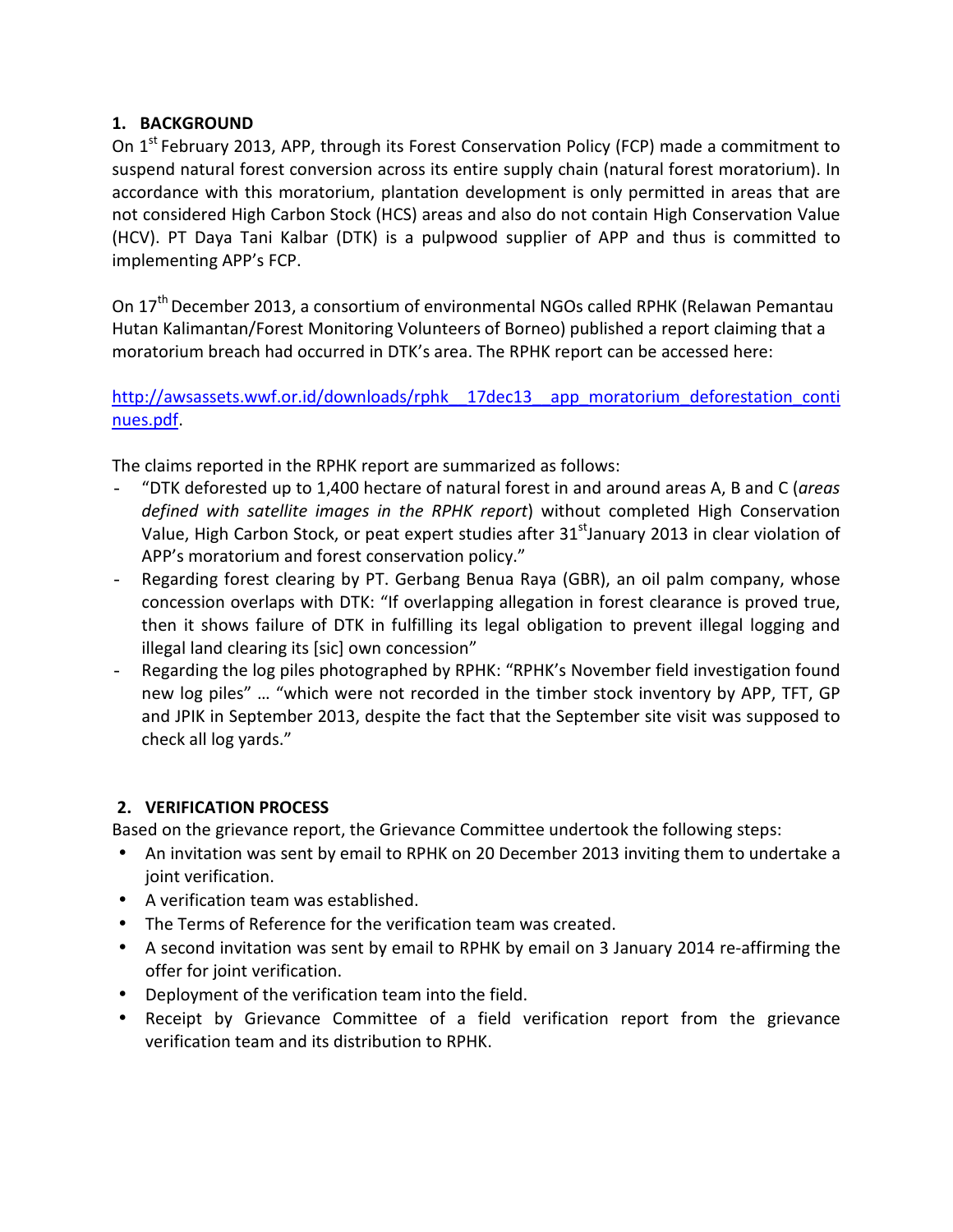## **A. Verification Team**

The verification team comprises staff from APP and TFT as follows:

- 1. Willy Djohan West Kalimantan BET Officer (APP)
- 2. Ejeb Sudrajat (Program Officer of the Non-Java Plantation Forest Program,TFT)

RPHK did not respond to the invitations to attend the joint verification.

During the verification, the verification team interviewed personnel, examined documents and undertook field observation. The team interacted with the following staff from DTK:

- 1. Rudi Hartono
- 2. M. Afwan
- 3. Broto Sutejo
- 4. Gatot E. Subroto
- 5. Supriadi
- 6. Rikson Roberto Nababan
- 7. Sadarudin
- 8. Abdul Gafur
- 9. Tri Ramdani
- 10. David E. Silaen
- 11. Banjir Budiono
- 12. Oki Maulana

## **B. Verification Timeline**

The verification was undertaken from 7 January 2014 to 10 January 2014 and included the following activities:

- 6 January 2014: Traveled from Jakarta to Pontianak (Capital of West Kalimantan).
- 7 January 2014: Data verification at the DTK office in Pontianak.
- 8 January 2014:
	- -Traveled from Pontianak to DTK
	- -Preparation meeting
	- -Data verification in DTK district office Sei Rumbia (Ketapang, West Kalimantan)
- 9 January 2014: Field verification/ observation.
- 10 January 2014:
	- -Field verification/ observation.
	- -Closing meeting.
- 11 January 2014:
	- -Traveled from DTK district office to Pontianak.
	- -Completed supporting data verification in Pontianak.
- 12 January 2014: Traveled from Pontianak to Jakarta.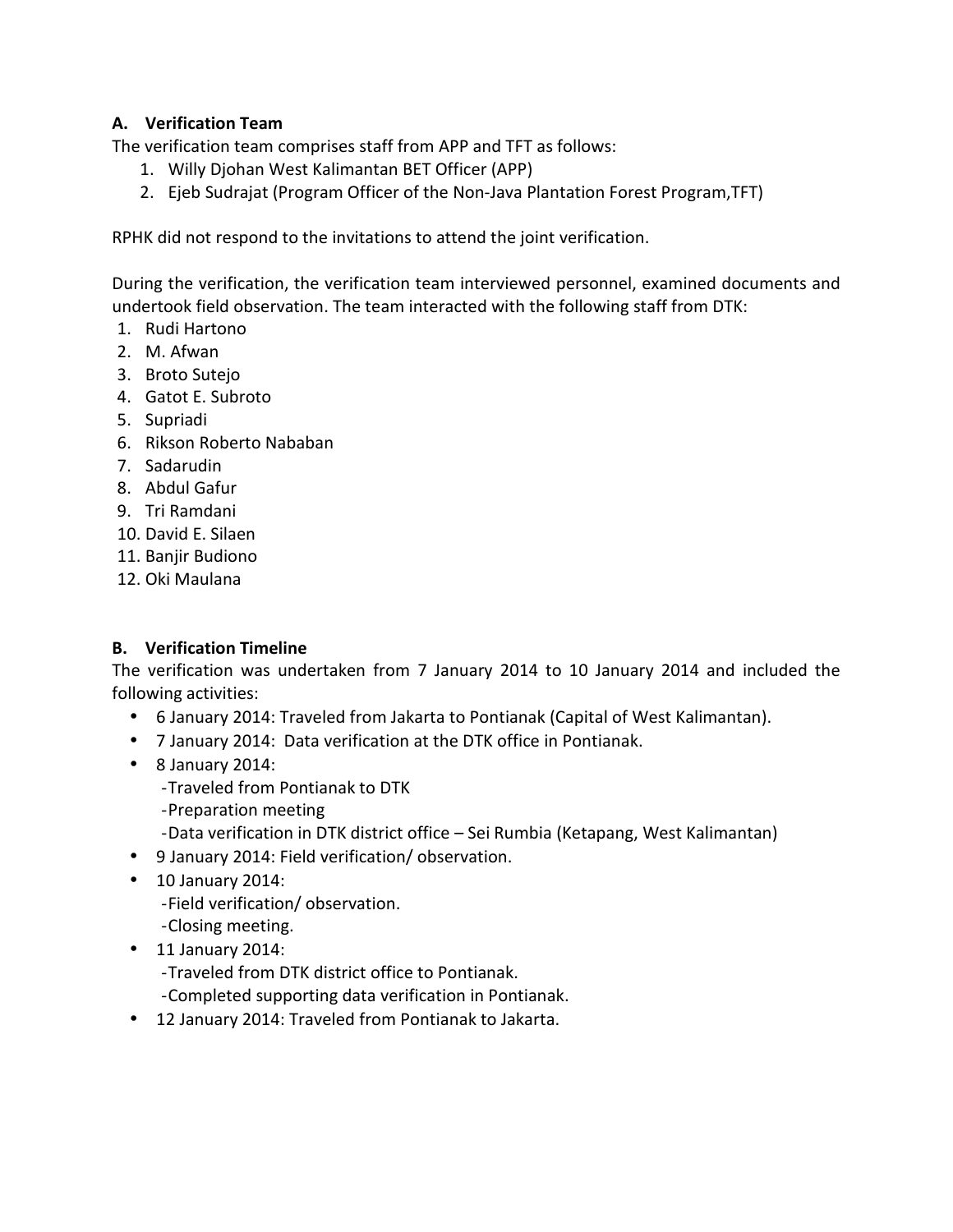## **C. Verification Locations**

Verification work was undertaken in the DTK Pontianak office, at the locations within DTK identified in the RPHK report, and other relevant locations within DTK necessary to support this verification.

## **D. Verification Method**

The verification involved collecting evidencefrom various sources including analysis of Landsat images, operational and legal documents, interviews with DTK staff and field observations:

- 1. Analysis ofLandsat images was undertaken using Landsat 7 at a scale of 1:50,000. The analyzed images were captured in September 2012, October 2012, November 2012, December 2012, January 2013, March 2013, April 2013, May 2013, June 2013, July 2013, August 2013, September 2013, October 2013, November 2013 and December 2013
- 2. Review of operational and legal documents related to land clearance and wood legality.
- 3. Field observations and photographic records were compiled at locations identified in the RPHK report.
- 4. Interviews were undertaken with relevant parties.
- 5. Various interrelated evidences were established as findings.
- 6. Development of recommendations in reference to the established conclusions and APP's FCP.

## 3. **CONCLUSION**

The conclusions based on the verification activities are outlined below. The verification results from which these conclusions were drawn are presented in the annexes and attachments to this report:

- 1. **Regarding the claim that DTK carried out natural forest clearance in an area of 1,400 hectares after 31 January 2013;** the verification team concluded that each of the areas identified in the RPHK report as areas A, B & C were felled prior to  $31<sup>st</sup>$ January 2013. Activities that occurred in those areas after the 31<sup>st</sup> of January 2013 relate to the extraction of the logs felled prior to 31 January 2013, and the subsequent establishment of plantations. Therefore, in accordance with the protocol for the moratorium on forest clearance, these areas were defined as non-moratorium or plantation area. This conclusion is reached from the following:
	- a. The SO team defined the moratorium area by identifying all natural forest stands in DTK which had not been felled prior to  $1<sup>st</sup>$  February 2013. Meanwhile, the non-moratorium area included those that had been felled or cleared for plantation development prior to 1<sup>st</sup> February 2013. Since HCV & HCS assessments on that area have not yet been completed during the moratorium boundary setting in February 2013, the delineation of these boundaries was achieved through the use of relevant operational and legal documents together with field observations.
	- b. During the SO, the team established boundaries between the moratorium areas and non-moratorium areas. The SO team established boundary markers in the field, recorded the boundary coordinates, took pictures of field conditions surrounding the boundary markers and mapped the boundaries. The result of the moratorium boundary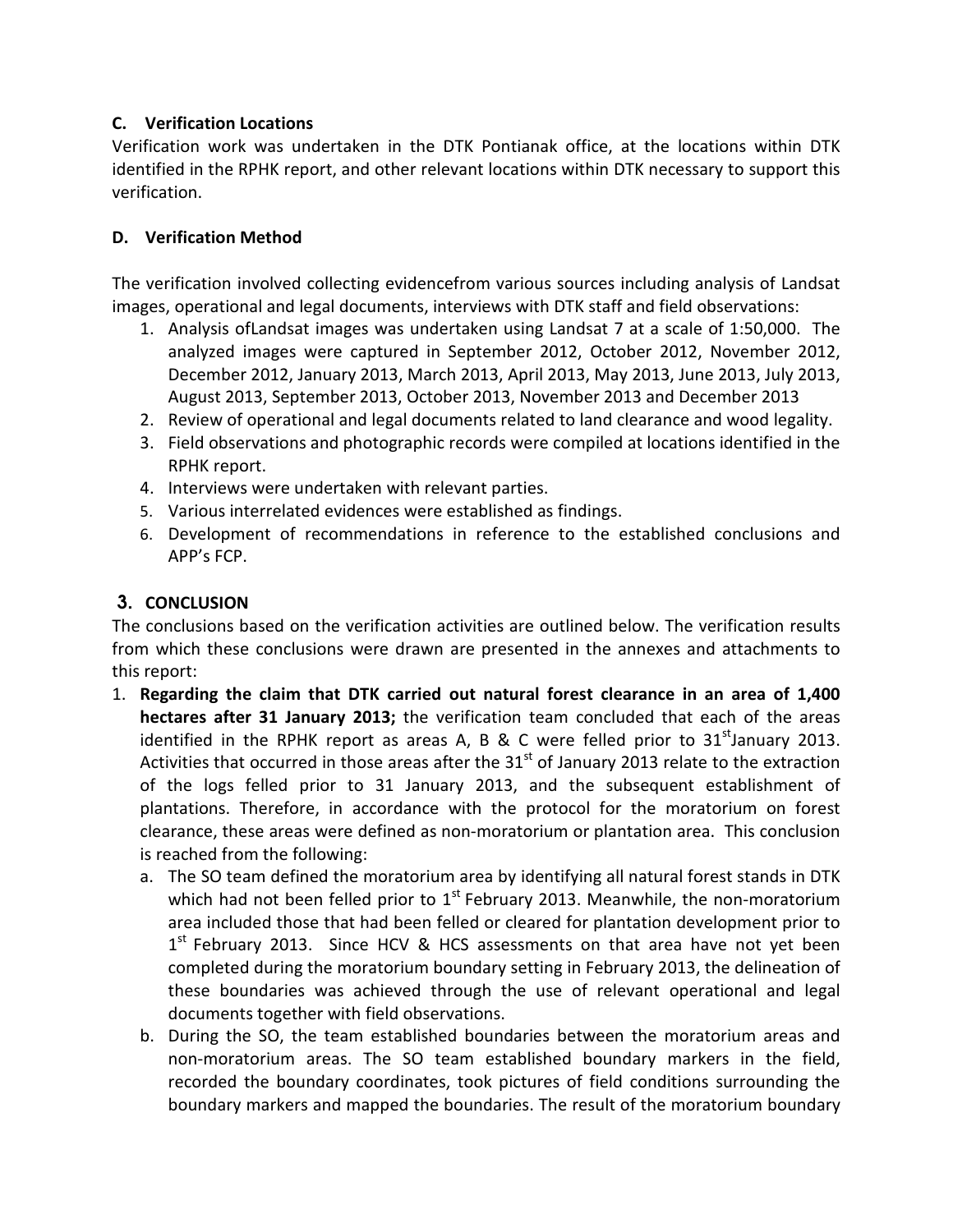mapping is provided to Independent Observers (IO) during periodic moratorium monitoring and to other stakeholders through APP's FCP Dashboard.

- c. No breaches of the moratorium boundary were observed in the DTK concession during the two periodic monitoring sessions conducted with the IOs in May 2013 and September 20103, and during this verification visit.
- d. Operational records show that from March 2013 through to October 2013, DTK carried out land preparation in the non-moratorium areas which included the extraction of natural forest woods cut prior to  $1^{st}$  February 2013 and planting.
- e. RPHK included satellite images in its report to support its claim that DTK cleared areas of natural forest after the 1st of February 2013. With reference to these satellite images, the verification team reviewed the historical photographic evidences recorded during the February 2013 moratorium boundary mapping and stock inventory process to determine the condition of those areas on  $1<sup>st</sup>$  February 2013. Analysis of the historical photographic evidence (presented in Annex 1) determined that those areas had been logged over before  $1<sup>st</sup>$  of February. Therefore, the clearing activities shown in the satellite images presented by RPHK is the clearing of shrubs and bushes following removal of the natural forest logs that were felled prior to  $1<sup>st</sup>$  February 2013. A review of operational, legal and inventory stock documentation outlines the above chronology of events. A more detailed explanation of the analysis can be found in Annex 7 (satellite images) of the report.
- 2. **Regarding the claim by RPHK that DTK failed in its obligation to prevent illegal logging and illegal land clearing by PT. Gerbang Benua Raya, an oil palm company whose concession overlaps with DTK**; the verification team concluded that DTK had taken meaningful actions to compel PT. Gerbang Benua Raya to stop its oil palm operations in the areas where its concession overlaps with DTK's. Despite these actions, PT. Gerbang Benua Raya continued its operations because it claims to be legally compliant with Indonesian law. This conclusion is reached from the following findings:
	- a. Within the legal pulpwood concession area of DTK, there is an overlap of land use with PT. Gerbang Benua Raya who operates a palm oil production concession. DTK operates under a legal license issued by the Ministry of Forestry, while PT. Gerbang Benua Raya operates under legal license issued by the local regency government in accordance to relevant laws and regulations. The total area that is affected by this overlap is 4,913.14 hectares.
	- b. To resolve the issue, DTK has engaged with relevant government authorities as well as directly with PT. Gerbang Benua Raya since 2009.
	- c. In 20<sup>th</sup> June of 2011, a meeting was held between DTK, PT. Gerbang Benua Raya and staff from the Ministry of Forestry. At this meeting, it was agreed that both DTK and PT. Gerbang Benua Raya would stop activities in the overlapping area until the overlap issue was clarified.
	- d. After the meeting, the Ministry of Forestry conducted verification in the field. The Ministry of Forestry verification produced a report recommending that DTK and PT.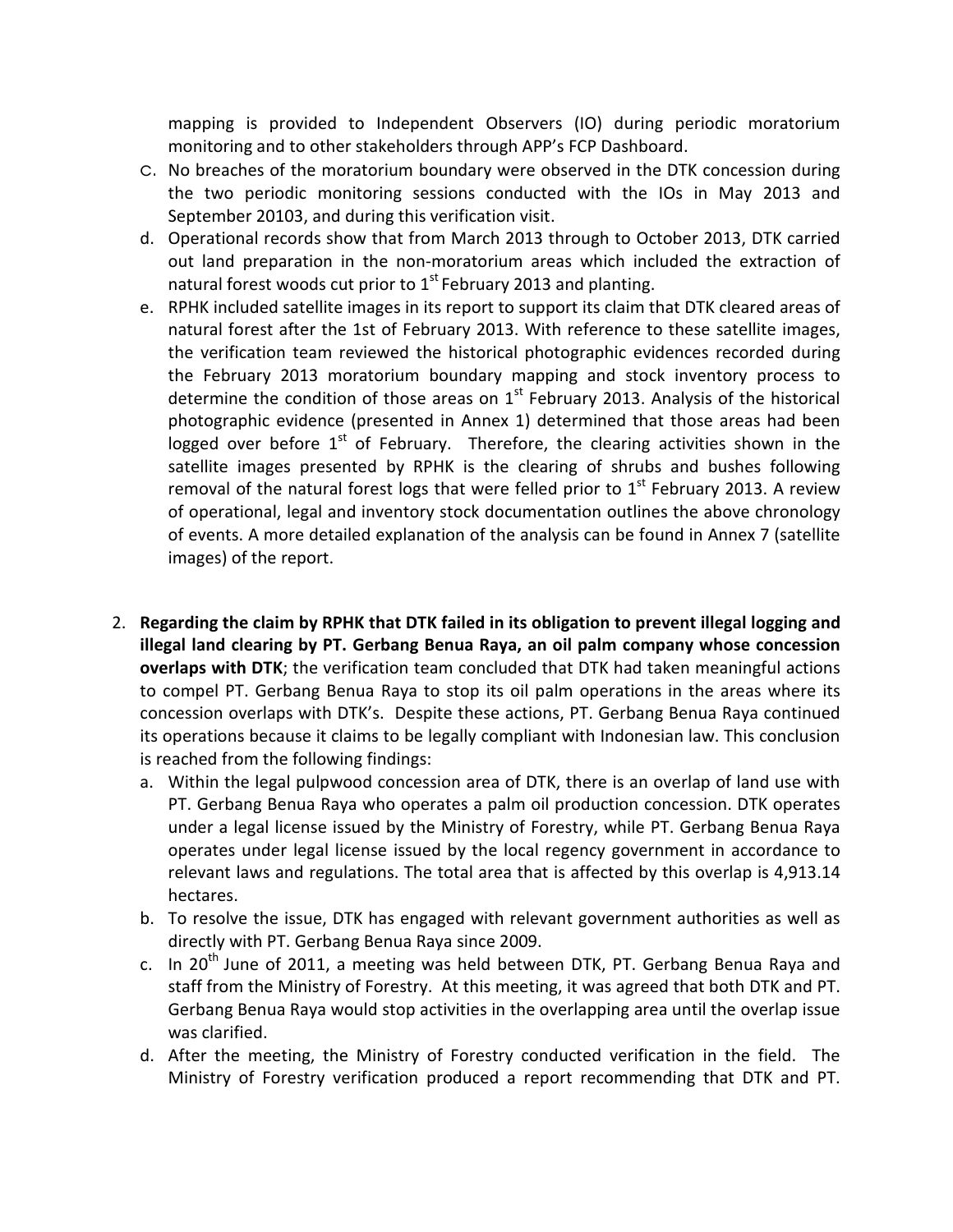Gerbang Benua Raya resolve the overlap issue through direct discussions between the companies before resorting to legal processes.

- e. After the above meeting and field verification, PT. Gerbang Benua Raya continued its operational activities (including natural forest clearance, land preparation and planting) on the overlapping areas. When approached by DTK in regards to the continued clearing, PT. Gerbang Benua Raya insisted that their operations were legal.
- f. Up to the time of this verification, PT. Gerbang Benua Raya had cleared an area totaling 2,800 hectares of the total overlapping area of which 704 hectares was natural forest as designated by the DTK moratorium area.
- g. In December 2013, DTK sent another letter to the government (Director of Forest Investigation and Security, Ministry of Forestry) regarding the continuing land clearance activity of PT. Gerbang Benua Raya.
- h. On 20 December 2013, the Ministry of Forestry approved a new Provincial Land Use Plan (RTRWP) for West Kalimantan province. In the new RTRWP, approximately 2,500 hectares (~51%) of the disputed area has been declared as Non-Forest/Other-Use Area (APL) and is therefore no longer eligible for inclusion in the DTK concession. Therefore, DTK will have to revise its boundary to exclude that area from its concession. DTK is now in the process of revising its legal boundary. The remaining ~49% of the overlapping concession area (approximately 2,400 hectares) has been declared as forest production area and will remain in the DTK concession, and hence removed from the PT. Gerbang Benua Raya concession. The exact location of the resultant new boundary between the DTK and PT. Gerbang Benua Raya had not been demarcated by the authorities at the time of writing this report.
- 3. **Regarding the RPHK claim that they found new log piles, which were not recorded in the Stock Inventory calculations of September 2013;** the verification team confirmed that such log piles do exist, but they consist of logs extracted from areas felled before  $1<sup>st</sup>$  February 2013. The verification team concluded that DTK did not follow the stock inventory procedures properly by not immediately reporting additional NFW wood stack volume that has been government validated to the FCP Implementation, despite reporting its estimated volume in a letter in July 2013. Additionally, the verification team also found an oversight by FCP implementation team, who did not include the revised NFW estimated volume sent by DTK in their July 2013 letter, during stock inventory finalization in early September 2013. This conclusion is qualified with the following:
	- a. As a background, APP's stock inventory process for NFW is as follows:
		- i. In February 2013, after moratorium launch, FCP implementation team took inventory of all NFW felled before  $1<sup>st</sup>$  of February 2013 at all critical nodes. For logs that have been stacked, actual volume was measured. For logs still scattered on the ground of cutting blocks/compartments, the volume was estimated.
		- ii. After initial stock inventory in February 2013 completed, the wood suppliers continue to extract and stack the remaining NFW still scattered on the cutting blocks.
		- iii. Once the stacked wood volume reached certain quantity, the suppliers will measure, record and submit that volume for validation by the Ministry of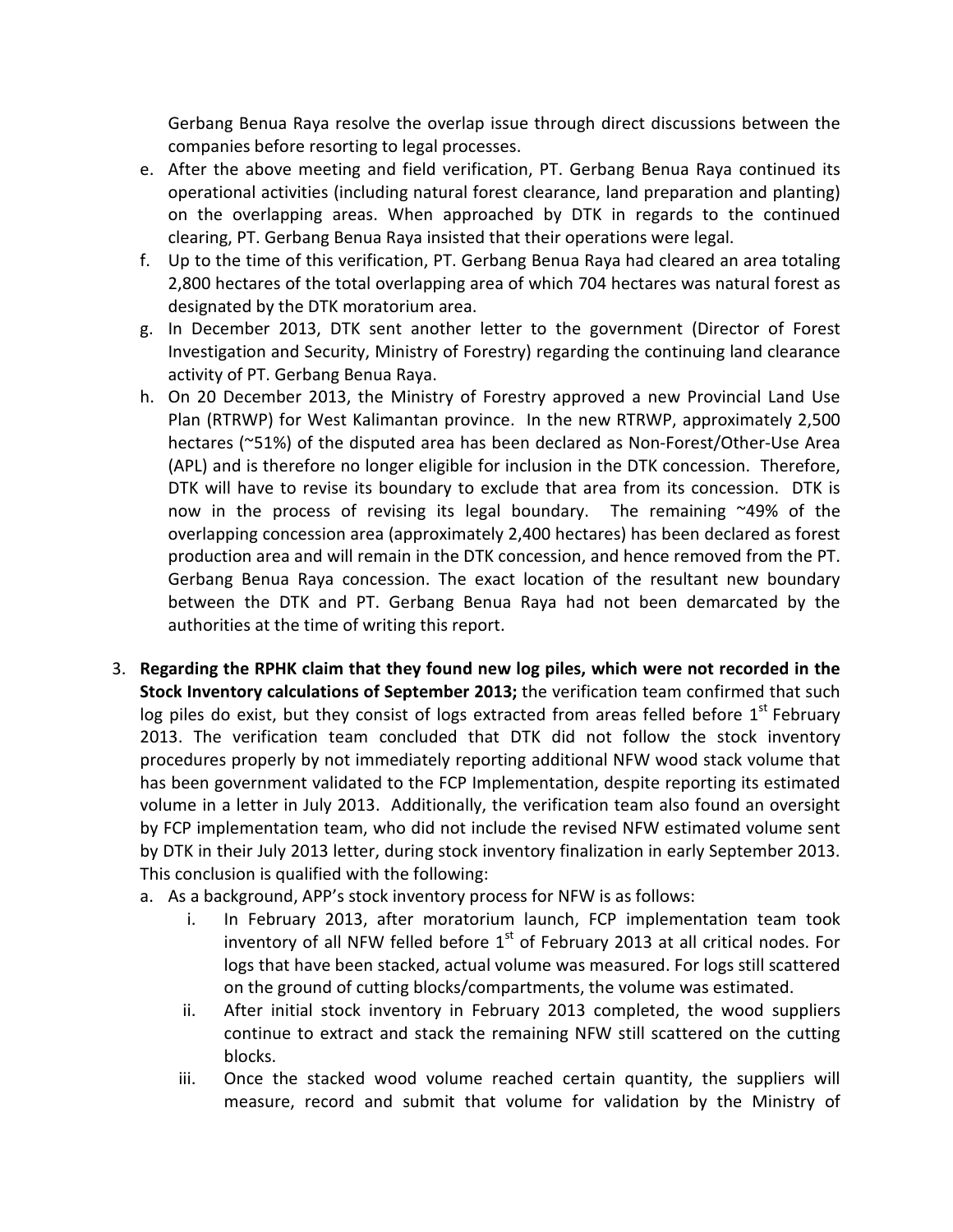Forestry's district officer in the government produced *Laporan Hasil Produksi* or LHP (Production Report) document.

- iv. Only after the wood volume has been validated in LHP, can the suppliers then reported it to the FCP implementation team who will check and approve it. The approved volume is then considered to be part of the so (ie "SO-ed") and can be included into the stock inventory database to refine the NFW stock inventory volume estimated in February 2013. In total, DTK has sent 6 stock inventory reports to FCP implementation team from February to July 2013.
- v. Only after the wood volume has been "SO-ed" can transport documents be produced with special SO stamps.
- vi. APP mill will only accept delivery of NFW that is accompanied by transport document with the special SO stamp.
- b. Operational and photographic records from the moratorium stock inventory process of February 2013 and subsequent moratorium field observations confirmed that all natural forest wood felling stopped before  $1<sup>st</sup>$  February 2013.
- c. During its last stock inventory reporting to FCP implementation team in July 2013, DTK also sent a letter stating that NFW logs in some cutting blocks have not all been extracted and stacked yet. They provided an estimation of this left over NFW volume, which increases the original NFW volume estimate in February 2013.
- d. Evaluation of operational records during the time period of satellite photos from RPHK shows that operational activities in those areas after  $1<sup>st</sup>$  of February 2013 are incremental wood extraction and stacking which continues until end of September 2013.
- e. After wood stacking is completed, DTK processed the additional volume of wood in accordance to Ministry of Forestry regulation and had the volume (totaling 11,947 m3 of logs) validated in LHP documents. Operational documents show that LHP process took place between September and November 2013. Field observation and LHP documents review confirmed that these are the stack of NFW wood that was reported in RPHK report.
- f. According to stock inventory procedure, after the volumes of wood have been validated in the LHP document, DTK should immediately report it to FCP implementation team. DTK did not do that.
- g. DTK explained that since the volume that has been government validated stays inside their concession area, they don't think they need to immediately report it to FCP implementation team to get the SO stamp for their transport document. APP has stopped accepting NFW felled before  $1<sup>st</sup>$  of February 2013 in their mill starting August  $31<sup>st</sup>$  2013.
- h. Review of the stock inventory finalization result in early September 2013 shows that the revised NFW volume sent by DTK in their July 2013 letter was not incorporated by the FCP Implementation team.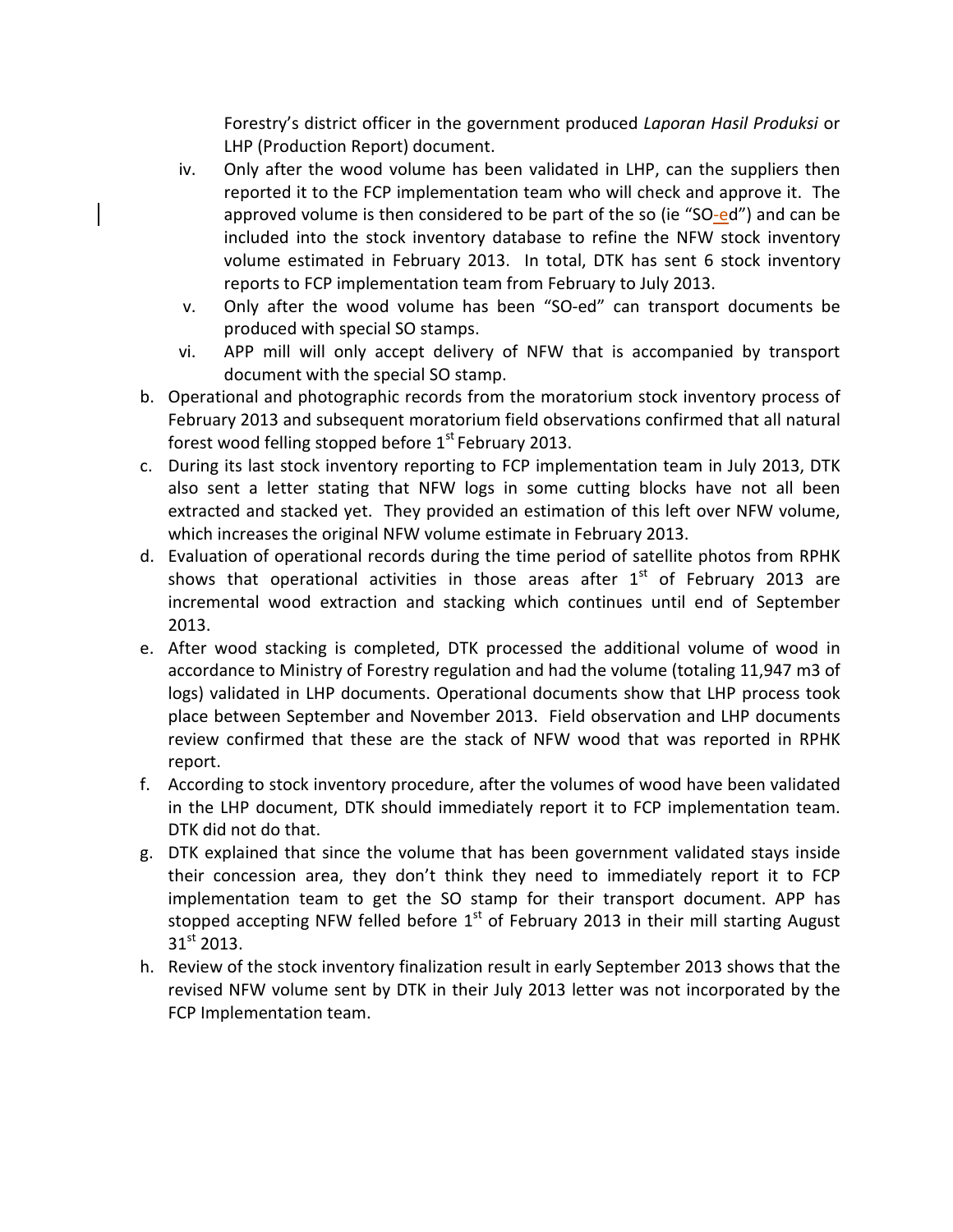## **4. RECOMMENDATION**

- 1. The Grievance Committee to send a warning letter to DTK for not following the moratorium protocol requirement that obliges DTK to promptly report the any new NFW volume of wood that has been validated in an LHP document.
- 2. The FCP Implementation team to reaffirm to all APP suppliers, including DTK, that stock inventory reporting should be carried out even when the newly stacked and government validated NFW logs remains in the concession area.
- 3. DTK to immediately take further actions to resolve the legal status of its land that overlaps with PT. Gerbang Benua Raya in accordance with the new RTRWP decision on land use in the disputed area.
- 4. DTK to revise its moratorium boundary in accordance to the government's new RTRWP decision on land use in its concession area once it is finalized and approved by the relevant authority.
- 5. APP to develop a protocol to address overlapping license issues within its pulpwood suppliers concession area.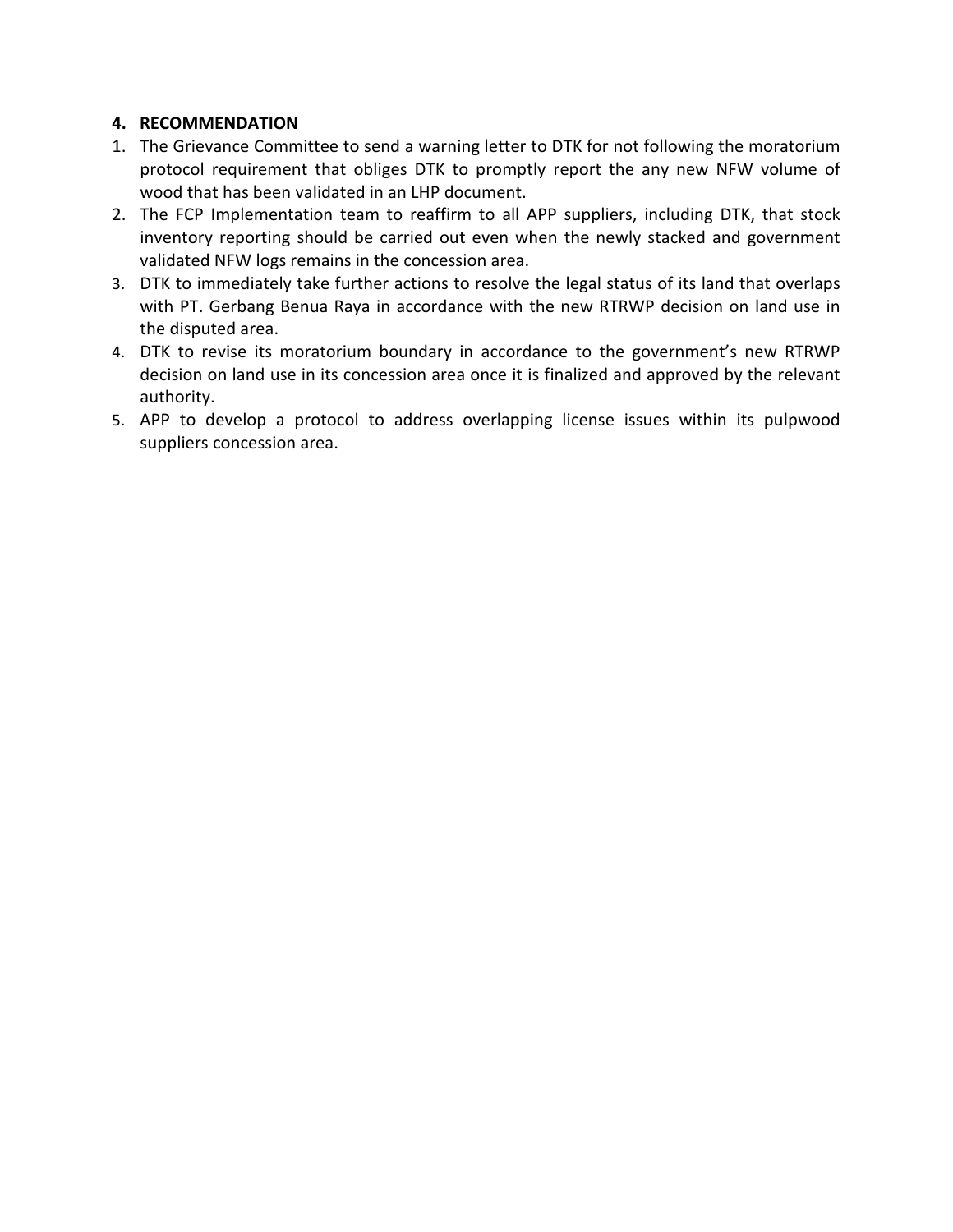### **ANNEX 1. VERIFICATION RESULT**

The verification team assessed the following three issues reported by RPHK:

- Whether DTK has cleared up to 1,400 hectares of natural forest inside, and in the surroundings of, areas A, B and C after 31 January 2013 without incorporating inputs from High Conservation Value, High Carbon Stock and peat land expert assessments. This would be a breach of the moratorium and APP's Forest Conservation Policy.
- Whether DTK failed to meet its legal obligation by not preventing the natural forest clearance of PT. Gerbang Benua Raya (GBR), an oil palm company, in areas where there is an overlap of concession licenses between that of DTK and PT. Gerbang Benua Raya.
- Whether there is a new stack of woods in DTK's area that was not recorded in the Stock Inventory calculations of September 2013.

The verification undertaken by the verification team is presented in the following report:

### **A. Area A**

A.1. Landsat Image Analysis and Photos of the Moratorium Boundaries

The interpretation of Landsat images spanning from September 2012 to November 2013 is displayed in Attachment 7.

Based on the interpretation of Landsat image 7, image 8 and the operational activities report; the timeline of HTI development activities in Area A is assessed to be:

| Landsat Image Coverage | <b>HTI Development Activities based on Analysis</b>                      |  |  |  |
|------------------------|--------------------------------------------------------------------------|--|--|--|
| 8 September 2012       | Primary canal construction                                               |  |  |  |
| 26 October 2012        | Secondary canal network construction                                     |  |  |  |
| 11 November 2012       | Natural forest woods logging                                             |  |  |  |
| 29 December 2012       | Natural forest woods logging (continuation). Mostly covered<br>by cloud. |  |  |  |
| 30 January 2013        | Logging and log extraction.                                              |  |  |  |
| 19 March 2013          | Log extraction and land preparation                                      |  |  |  |
| 20 April 2013          | Log extraction and land preparation                                      |  |  |  |
| 28 April 2013          | Log extraction and land preparation                                      |  |  |  |
| 22 May 2013            | Log extraction and land preparation                                      |  |  |  |
| 30 May 2013            | Log extraction and land preparation                                      |  |  |  |
| 15 June 2013           | Log extraction and land preparation                                      |  |  |  |
| 1 July 2013            | Log extraction and land preparation                                      |  |  |  |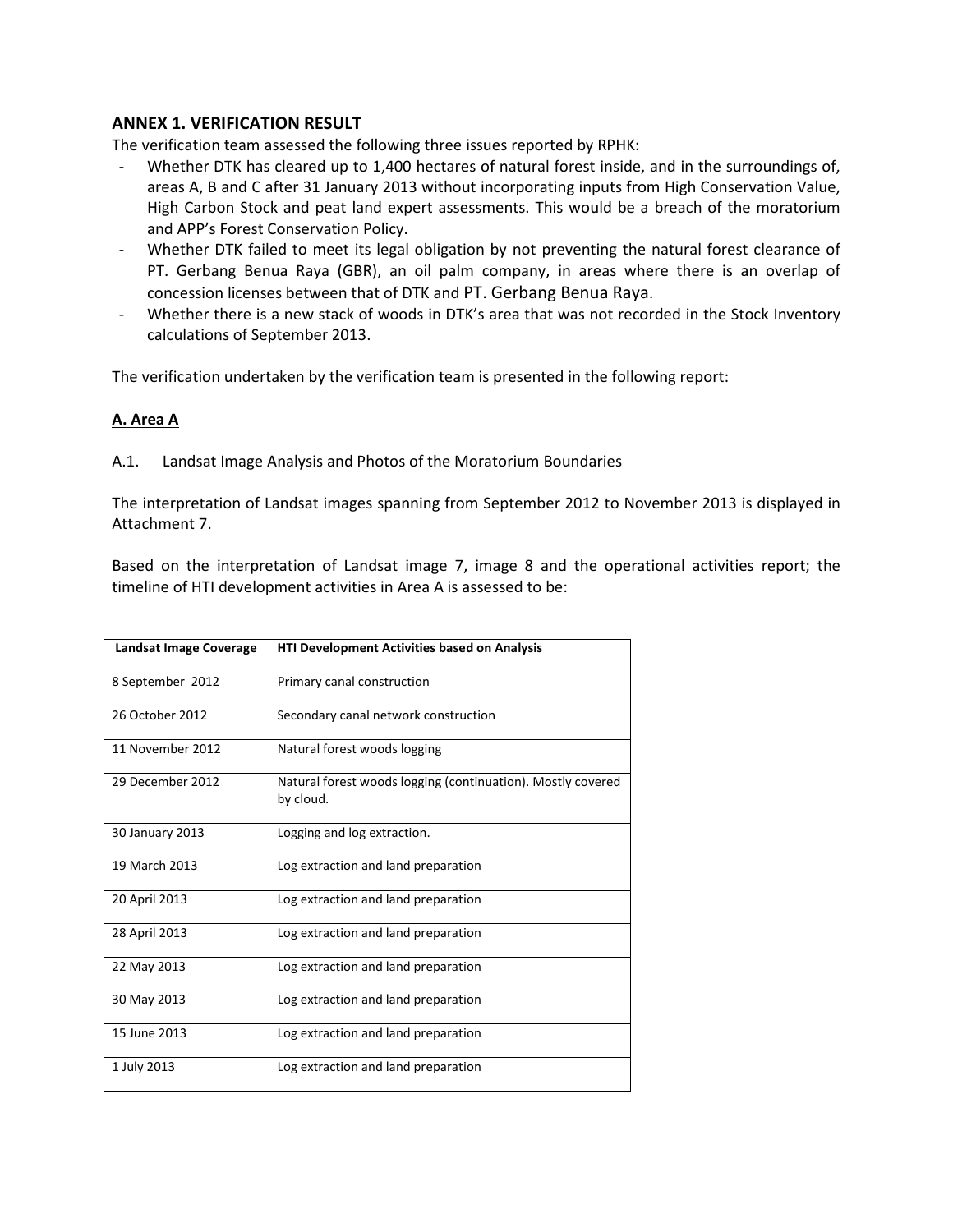| Landsat Image Coverage | <b>HTI Development Activities based on Analysis</b> |  |  |
|------------------------|-----------------------------------------------------|--|--|
| 18 August 2013         | Log extraction and land preparation                 |  |  |
| 19 September 2013      | Log extraction and land preparation                 |  |  |
| 27 September 2013      | Planting land preparation                           |  |  |
| 5 October 2013         | Planting land preparation                           |  |  |
| 22 November 2013       | Planting land preparation and cultivation           |  |  |
| 30 November 2013       | Planting land preparation and cultivation           |  |  |
| 16 December 2013       | Planting land preparation and cultivation           |  |  |

The analysis of photos taken by the FCP Implementation Team during establishment of the moratorium boundary in February 2013 concluded that natural forest logging activities had been completed in Area A, but the extraction and land preparation for HTI planting had yet to take place. Based on that conclusion, the FCP implementation team included Area A into the HTI development area, not into the area under the natural forest clearance moratorium. A number of photos taken in Area A during demarcation of the moratorium boundaries in February 2013 are presented in Pictures A1-A4 below.



Picture A1 Coordinate Point 0°42' 28.968"S, 109°56' 18.381"E Picture A2. North direction, non-moratorium area





moratorium & non-moratorium areas



Picture A3. East direction, boundary of Picture A4. South direction, moratoriumarea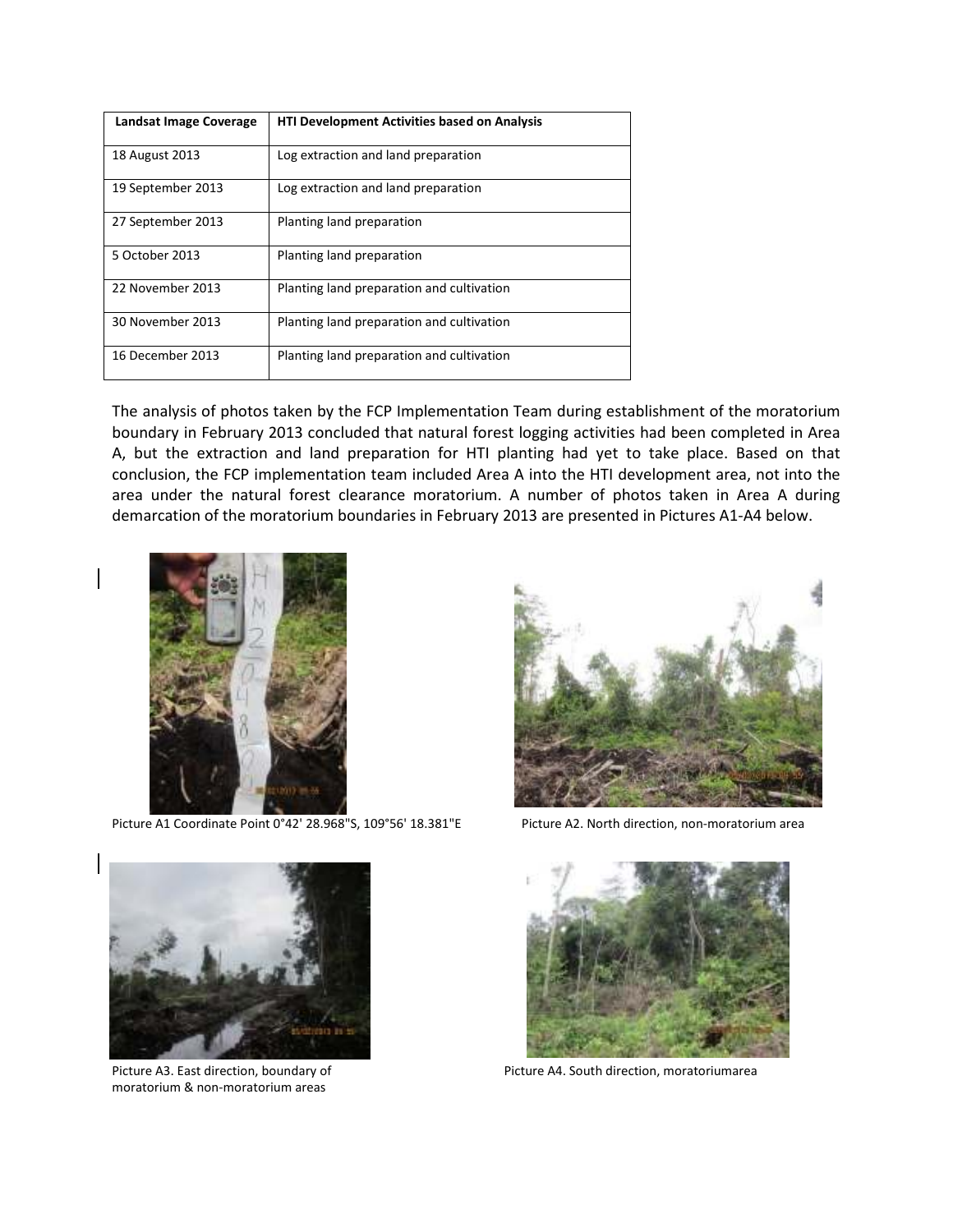#### **A.2. Document Verification**

There are a total of 24 compartments in Area A comprising 565.87 hectares.

Of these 24 compartments assessed during the moratorium boundary demarcation work in February 2013, it was found that there were 11 compartments on which planting had been completed and 13 compartments on which the natural forest logging had been completed but the woods extraction and land preparation for planting had yet to start. The latter areas are the ones which RPHK reported to be natural forest based on their observation of satellite images.

Documents were verified for the compartments in which planting had not commenced at the time the moratorium boundary demarcation work undertaken in February 2013. The verification was held both at PT. DTK regional office in Pontianak and district office in Sungai Rumbai.

No evidence was found to suggest that DTK had carried out natural forest clearance in areas overlapping with the PT. Gerbang Benua Raya concession after 1 February 2013.

#### **A.3. Field Observation**

The verification team carried out field observations in area A at locations identified in Figure 1 of the RPKH report. In Figure 1 of RPHK report there are photos 1, 2, 3, 4, 5 and 6, and the verification team investigated with a site visit to each of the coordinate points attributed to those photos' locations in the report.

#### **Findings at location of Photo 1 in Figure 1 from RPHK report**

The GPS coordinate in photo 1 is located in the moratorium area and next to a secondary canal at coordinate point S 0°44'7.10, E 109°51'47.39". Upon reaching the location, the verification team found that the compartment had been planted with Acacia Crassicarpa species, aged 1 month. At the East direction of this coordinate there was a compartment containing stacks of small round wood as shown in picture 1 of the RPHK report. DTK has reported that stacks to the FCP Implementation Team, and the stock inventory has been performed by the FCP Implementation Team.

Photo 1 of Figure 1 in RPHK report



1A. Photo from RPHK report at GPS point: S0<sup>o</sup>44'7.10 E109⁰51'47.39"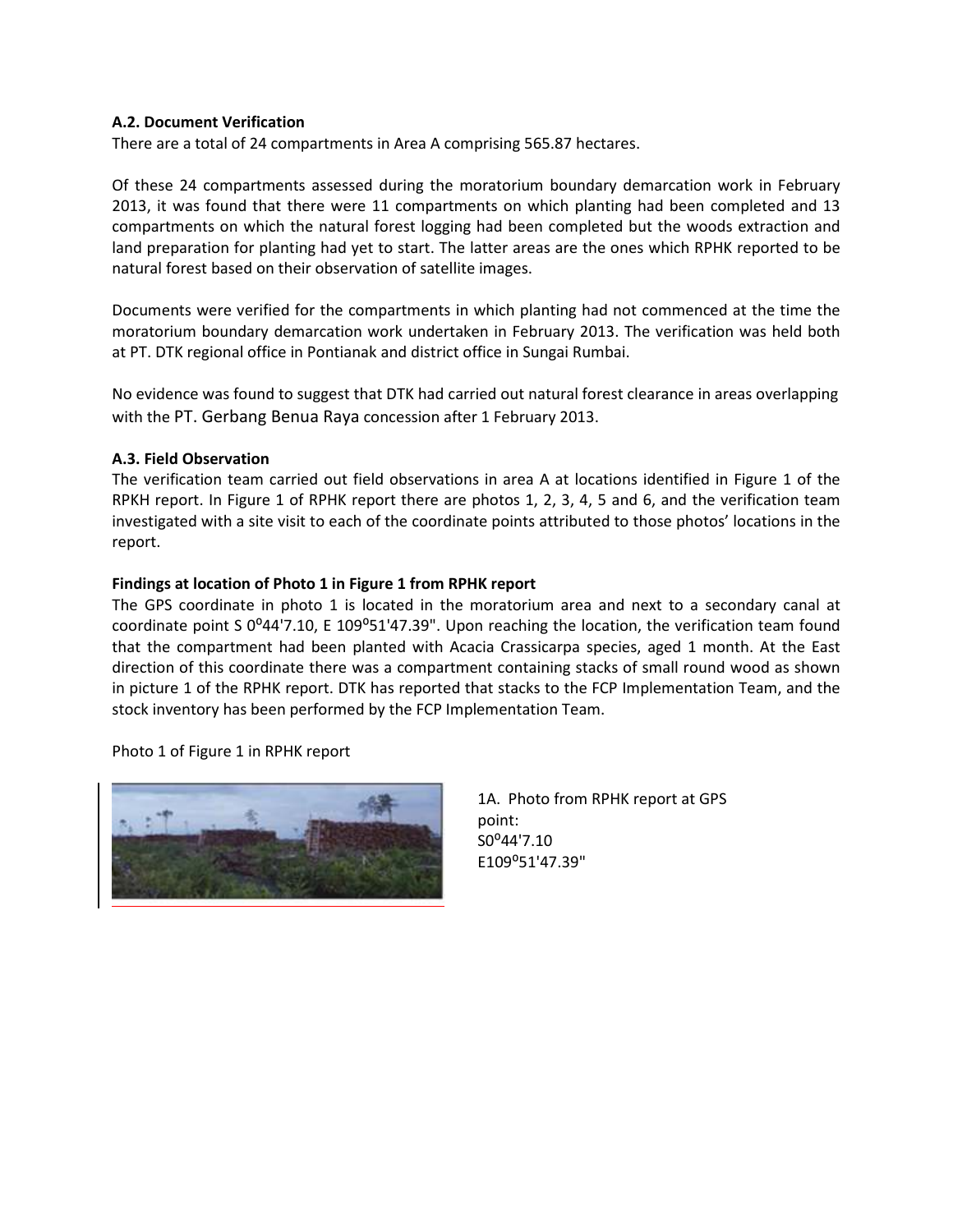

1B. Photo of verification team finding at GPS point S0<sup>o</sup>44'7.10 E109⁰51'47.39"

1C. Photo of verification team finding at GPS point S0⁰44'7.10 E109⁰51'47.39"

#### **Findings at location of Photo2in Figure 1 from RPHK report**

The location of the GPS point in of Photo 2 in Figure 1 is in the moratorium area at coordinate point S0°44'32.6 E109°52'12.1 and located to the side of a secondary canal constructed by DTK.

North of the coordinate point is land inside the boundary of the HTI development area (not moratorium area) as seen in the below picture.

This area is overlapping with the PT. Gerbang Benua Raya concession. The area to the north of the canal had previously been developed by DTK including the road, canal construction, logging, land preparation and woods utilization. During the visit the verification team found that the area was in the process of being developed into oil palm plantation by PT. Gerbang Benua Raya.Part of the land had already been planted with oil palm and alongside the road there were oil palm seeds ready for planting.

South of the coordinate point is land located in the boundary of the moratorium area of the DTK concession area.

The field contained bushes on land which had previously been cleared but was yet to have been planted with oil palm at the time when the team visited. Through interviews with DTK it was found that the activities; including road construction, canal construction, logging and land clearing in this south area; were all carried out by PT. Gerbang Benua Raya.

Photo 2 of Figure 1 in RPHK report:



2A. Photo from RPHK report at GPS point S0°44'32.46" E109⁰52'12.14"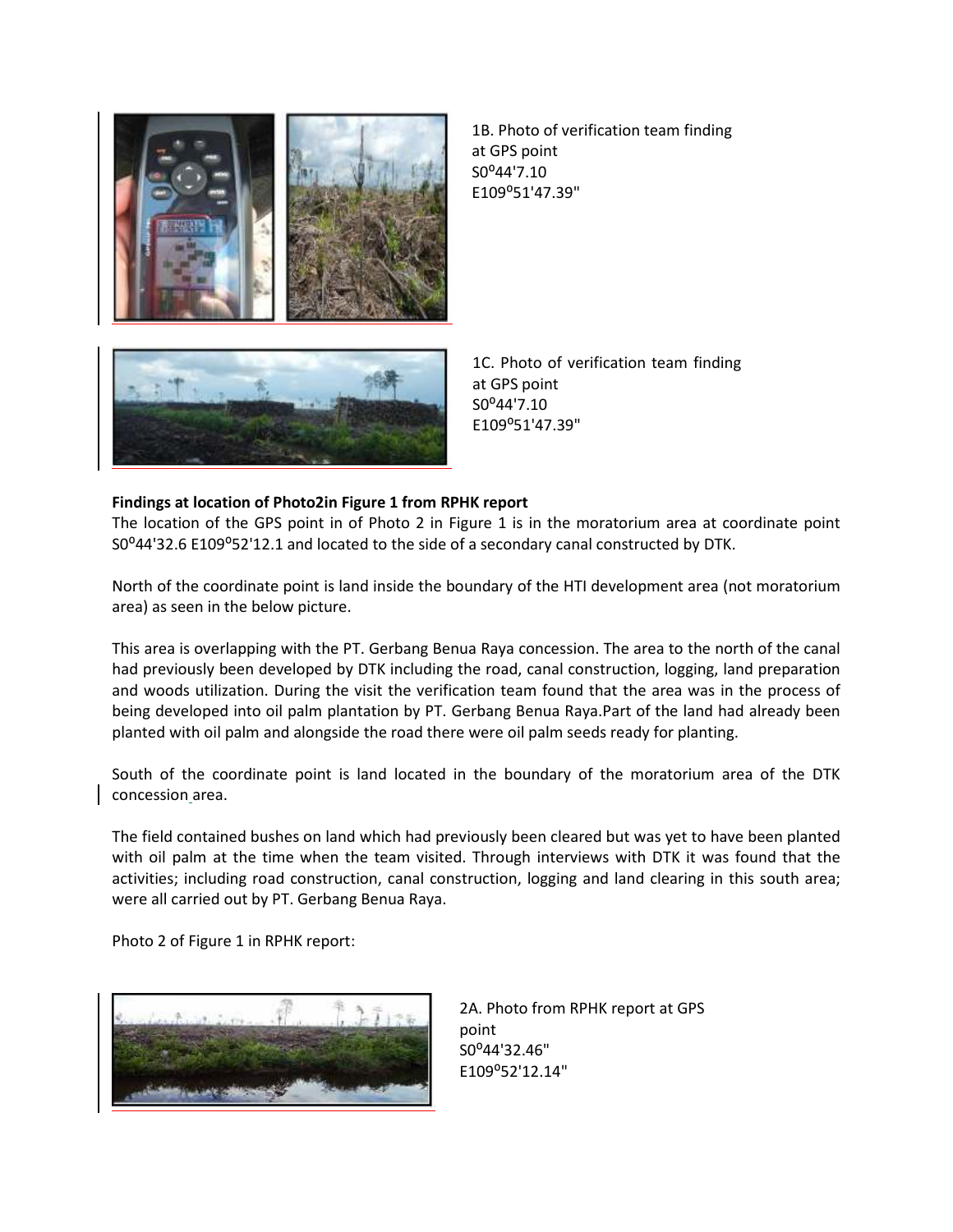

2B. Photo of verification team findingat GPS point S0°44'32.46" E109⁰52'12.14"

2C. Photo of verification team findingat GPS point S0°44'32.46" E109⁰52'12.14"

**Findings at location of Photo 3 in Figure 1 from RPHK report** The GPS point in photo 3 of Figure 1 in the RPHK report is located in the main road of PT. Gerbang Benua Raya, at coordinate point S0°44'32.46" E109°52'12.14" (in the boundary between the moratorium area and HTI development). The canal construction to the East and West part was completed by DTK prior to the moratorium on 1 February 2013.PT. Gerbang Benua Raya continued land clearance and preparation in the area after DTK stopped its activities. To the West of the coordinate an area has been planted with oil palm by PT. Gerbang Benua Raya with an age of approximately 6 months, similar to the Southern area nearby the PT. Gerbang Benua Raya camp site.

Photo 3 of Figure 1 in RPHK report



3A. Photo from RPHK report at GPS point S0⁰44'44.15" E109⁰51'40.30"

3B. Photo of verification team finding at GPS point S0°44'44.15" E109⁰51'40.30"

3B. Photo of verification team finding at GPS point S0°44'44.15" E109⁰51'40.30"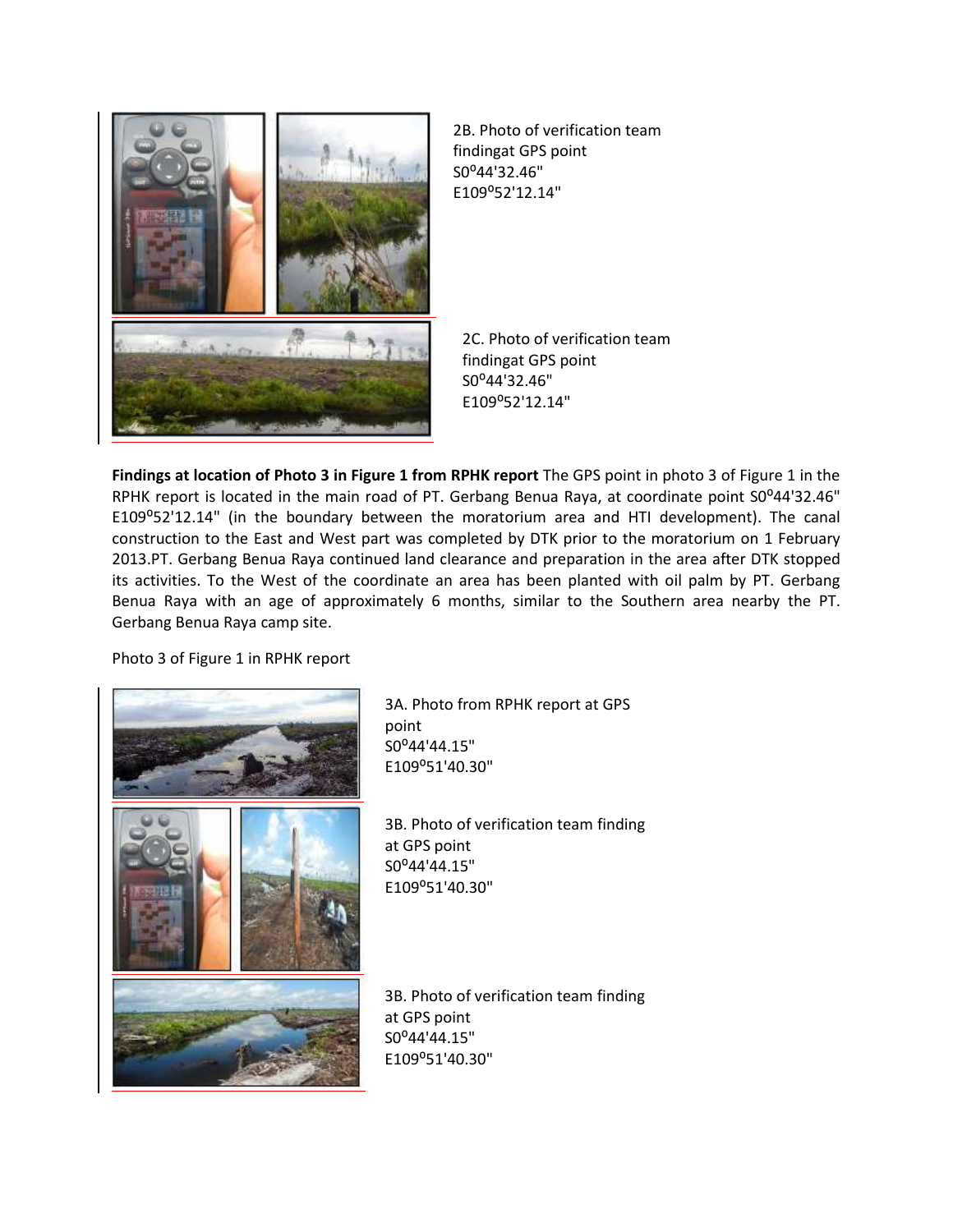### **Findings at location of Photo 4 in Figure 1 from RPHK report**

The GPS point in photo 4 of the RPHK report is located in the transport road of PT. Gerbang Benua Raya and outside the HTI development area (inside the moratorium area) which is inside PT. DTK's concession. Infrastructure construction, land clearance and preparation had occurred at the area. The North, East and West parts had been planted with oil palm aged approximately 6 years, while the condition in the south part was that of a logged over area/ LOA.

Photo 4 of Figure 1 in RPHK report



### **Findings at location of Photo 5 in Figure 1 from RPHK report**

The location of the GPS point in Photo 5 of Figure 1 in the RPHK report is on the main road of PT. Gerbang Benua Raya and outside the HTI development boundary but inside the DTK concession. All activities of infrastructure construction, natural forest clearance and land preparation were done by PT. Gerbang Benua Raya. The Western part of this area directly borders a natural forest stand (logged over area).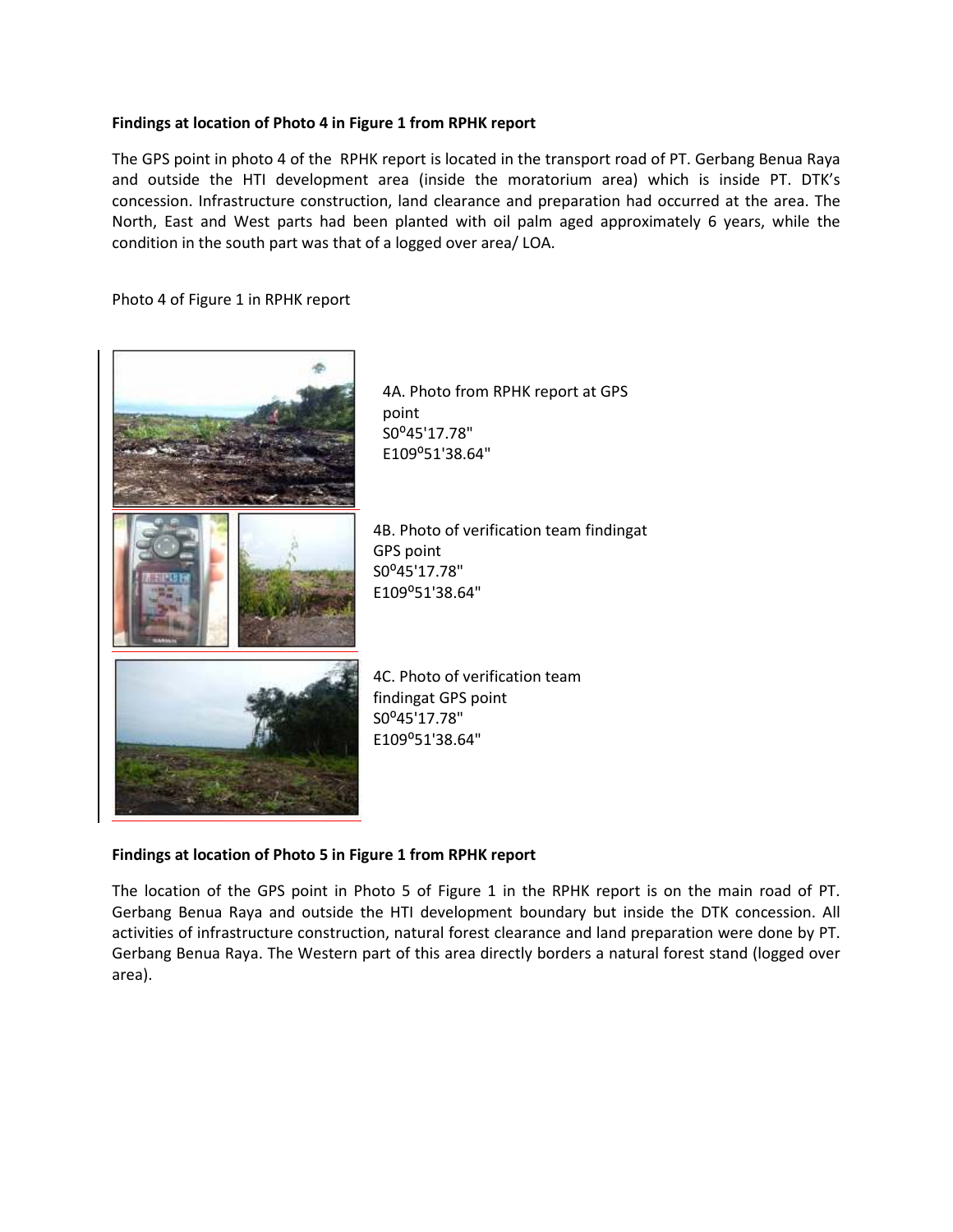Photo 5 of Figure 1 in RPHK report



5A. Photo from RPHK report at GPS point S0⁰45'4.21" E109⁰52'45.27"

5B. Photo of verification team findingat GPS point S0°45'4.21" E109⁰52'45.27"

5C. Photo of verification team findingat GPS point S0⁰45'4.21" E109⁰52'45.27"

### **Findings at location of Photo 6 in Figure 1 from RPHK report**

The location of the GPS point in Photo 6 of Figure 1 in the RPHK report is in the land preparation area that was carried out by PT. Gerbang Benua Raya, which is inside the moratorium area of DTK's concession. All the infrastructure development, natural forest clearance and land preparation was done entirely by PT. Gerbang Benua Raya. The North, East and South directions are moratorium area, which are in form of natural forest stand. The area is in a ready-to-plant condition.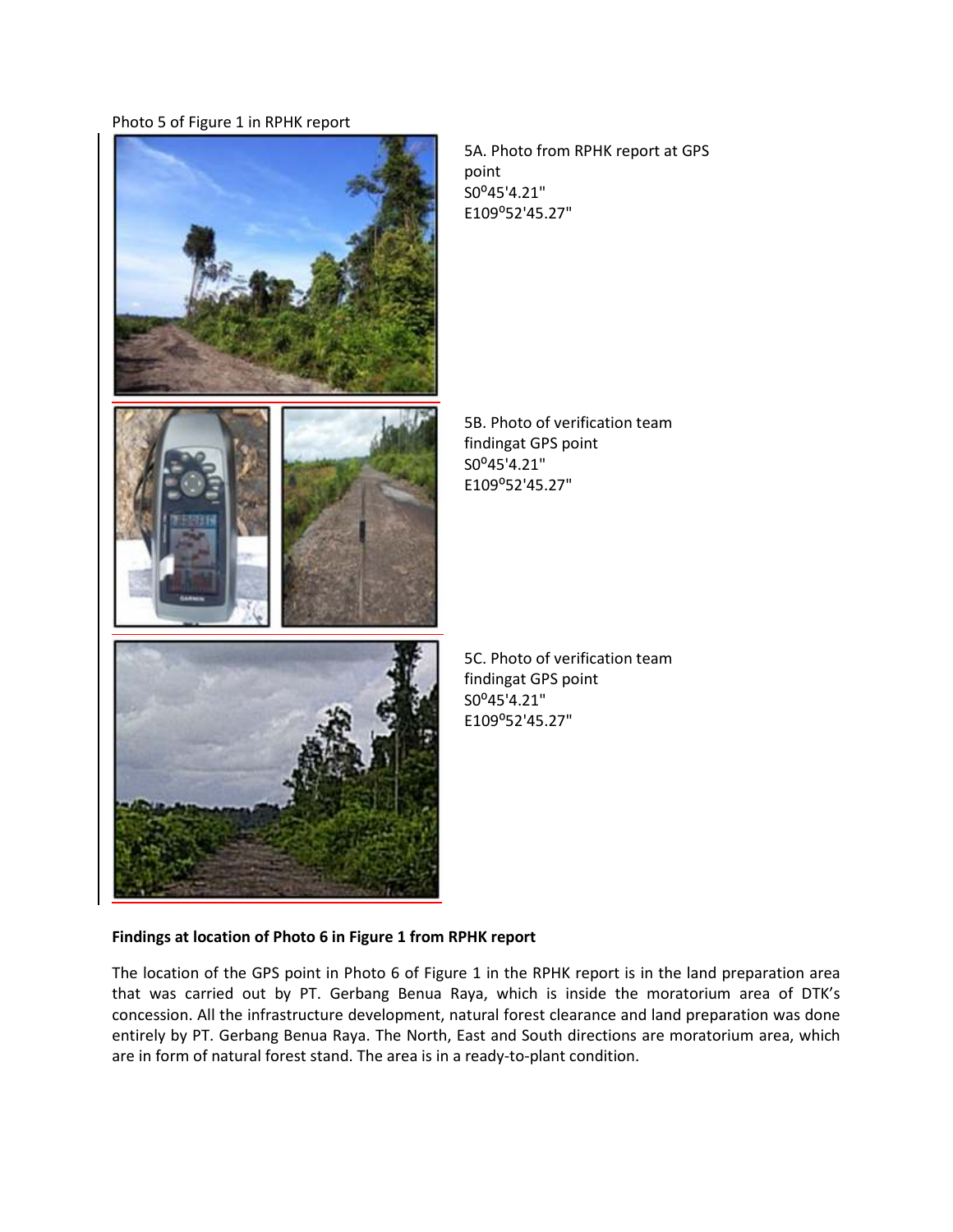Photo 6 of Figure 1 in RPHK report



6A. Photo from RPHK report at GPS point S0°44'28.66" E109⁰53'16.35"

6B. Photo of verification team findingat GPS point S0°44'28.66" E109⁰53'16.35"

6C. Photo of verification team findingat GPS point S0⁰44'28.66" E109⁰53'16.35"

### **B. Area B**

### **B.1. Landsat Image Analysis and Photos of the Moratorium Boundaries**

The interpretation of Landsat images spanning September 2012 to November 2013 is presented in Attachment 2.

Based on the Landsat image interpretation of Area B and the operational activities report, the HTI development activities in this area were determined to have occurred as per details below (full images in attachment 7).

| Landsat Image Coverage | HTI Development Activity based on analysis         |  |  |
|------------------------|----------------------------------------------------|--|--|
| 8 September 2012       | Primary canal construction outside B area          |  |  |
| 26 October 2012        | Primary canal construction                         |  |  |
| 11 November 2012       | Primary & secondary canal construction & clearance |  |  |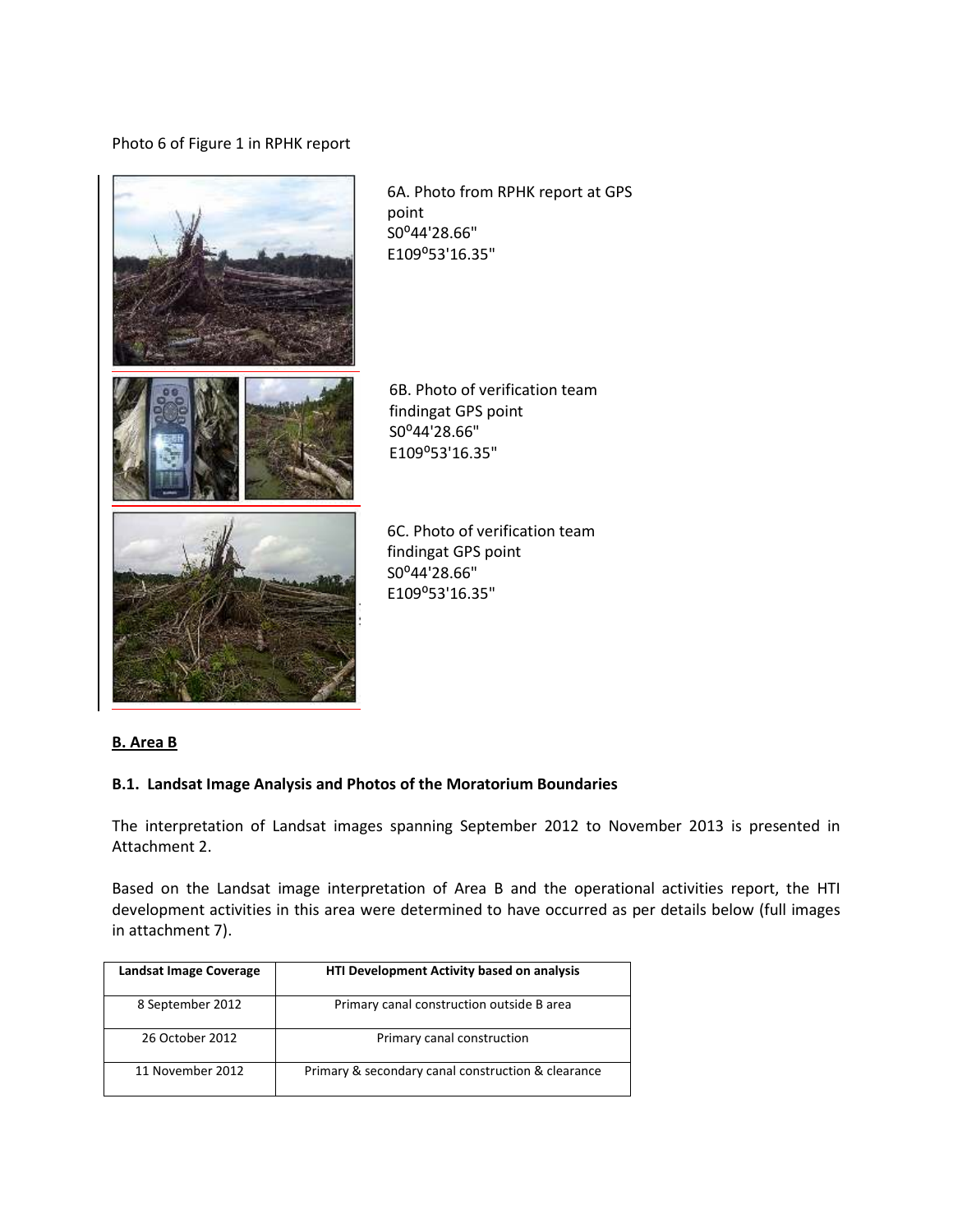| 29 December 2012  | Primary & secondary canal construction & clearance |  |  |  |
|-------------------|----------------------------------------------------|--|--|--|
| 30 January 2013   | Clearance, log extraction and land preparation     |  |  |  |
| 19 March 2013     | Log extraction and land preparation                |  |  |  |
| 20 April 2013     | Log extraction and land preparation                |  |  |  |
| 28 April 2013     | Log extraction and land preparation                |  |  |  |
| 6 May 2013        | Log extraction and land preparation                |  |  |  |
| 22 May 2013       | Log extraction and land preparation                |  |  |  |
| 15 June 2013      | Log extraction and land preparation                |  |  |  |
| 1 July 2013       | Log extraction and land preparation                |  |  |  |
| 18 August 2013    | Land preparation                                   |  |  |  |
| 19 September 2013 | Land preparation and planting                      |  |  |  |
| 27 September 2013 | Land preparation and planting                      |  |  |  |
| 5 October 2013    | Land preparation and planting                      |  |  |  |
| 22 November 2013  | Land preparation and planting                      |  |  |  |
| 30 November 2013  | Land preparation and planting                      |  |  |  |
| 16 December 2013  | Land preparation and planting                      |  |  |  |

Observation of the photos taken during the moratorium area boundary deliniation by the FCP Implementation Team in February 2013 demonstrates that the natural forest logging had already been carried out in the area. However, the natural forest woods extraction and/or land preparation had yet to be completed. Samples of photo documentation from the boundary marking work in February 2013 are presented in pictures B.1-B.4. below.



E 109°57' 12.758"



PictureB.1.Coordinate point S 0°42' 34.419", PictureB.2. North direction, non-moratorium area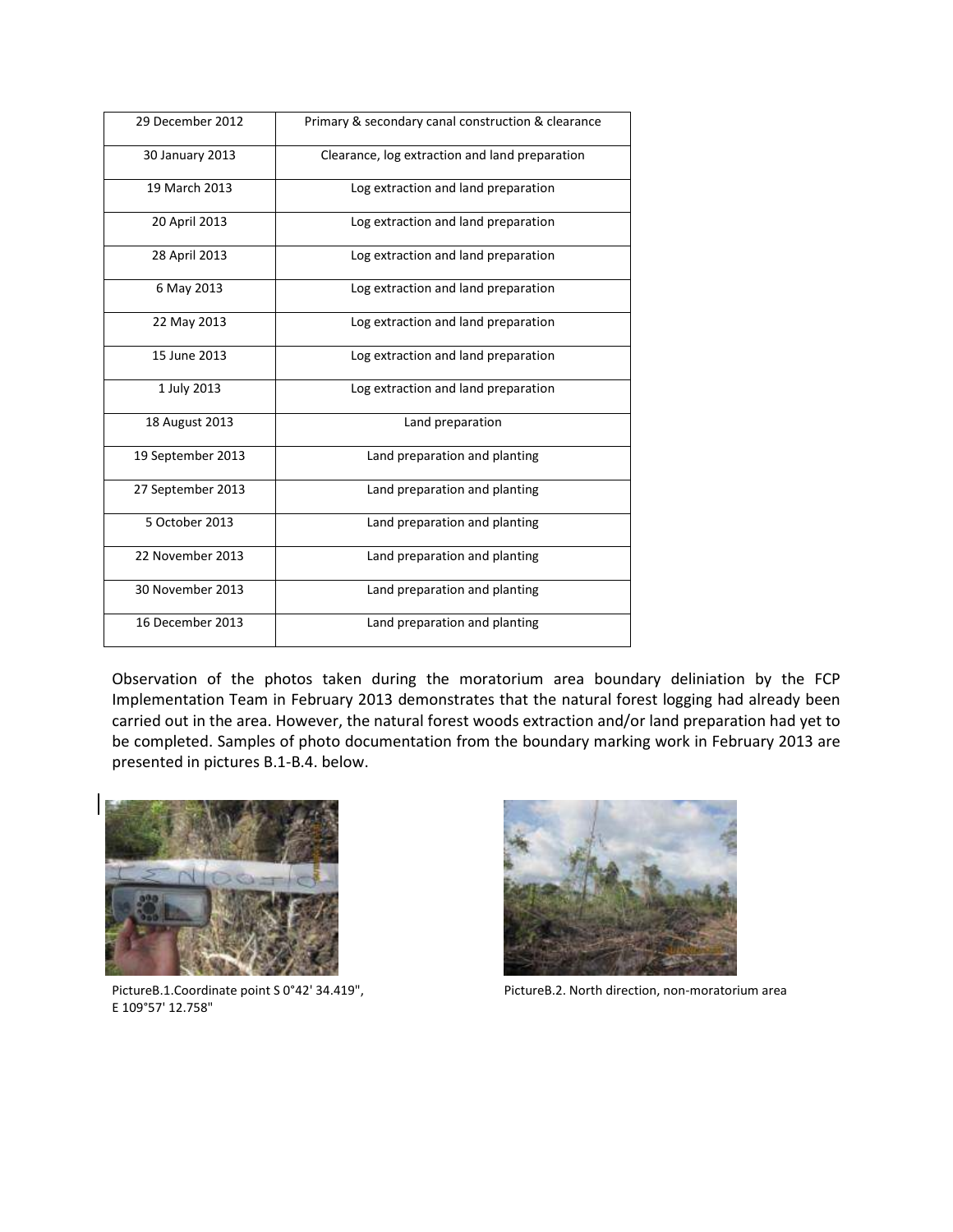



Picture B.3. East Direction, moratorium are Picture B.4. South direction, moratorium area



Picture B.5. West Direction, non-moratorium area

#### **B.2. Document Verification**

Document verification was held at DTK's regional and district office in Sungai Rumbia.

#### **B.3. Field Verification**

The verification team carried out field observations in area B at locations identified in Photos 7 and 8 in Figure 2 of the RPKH report. The verification team took some photos and observed the surroundings at those coordinates.

#### **Findings at location of Photo 7 in Figure 2 from RPHK report**

The location of the GPS points in Photo 7 in Figure 2 of the RPHK report is in the HTI development area (not in the moratorium area), i.e. at coordinate point S0°41'57.2, E109°56'14.95". During the site visit the team found that the condition in the compartment was of completed land preparation with plantation yet to start. All activities from canal construction to natural forest clearance were completed by DTK prior to 1 February 2013.

The North, South and West directions border the moratorium area which still contains natural forest.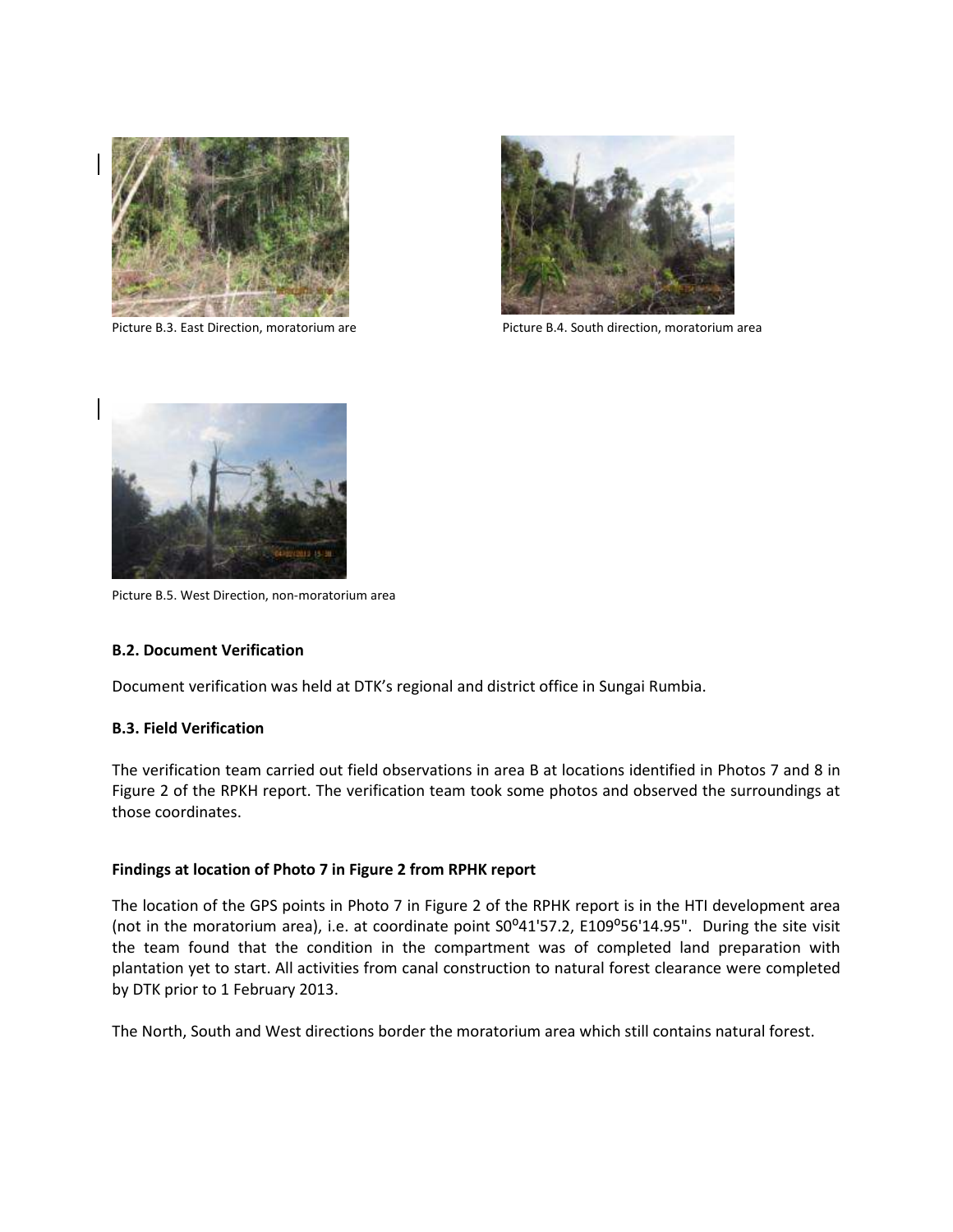#### Photo 7 of Figure 2 in RPHK report



7A. Photo from RPHK report at GPS point S0<sup>o</sup>41'57.2" E109⁰56'14.95"

7B. Photo of verification team findingat GPS point S0⁰41'57.2" E109⁰56'14.95"



7C. Photo of verification team findingat GPS point S0<sup>o</sup>41'57.2" E109⁰56'14.95"

### **Findings at location of Photo 8 in Figure 2 from RPHK report**

The location of GPS points in photo 8 of the RPHK report is inside the HTI development area, i.e. at coordinate S 0°41'56.20", E 109°56'22.62" and near to a secondary canal. At the time of the verification team visit, the land had been cleared and was ready to plant, but yet to be cultivated with HTI plant. The activities of canal construction and logging in this area were carried out by DTK prior 1 February 2013. The boundary of the moratorium area is located to the East of this location and remained intact at the time that the verification team visited the site.

Photo 8 of Figure 2 in RPHK report



8A. Photo from RPHK report at GPS point S 0°41'56.20", E 109⁰56'22.62"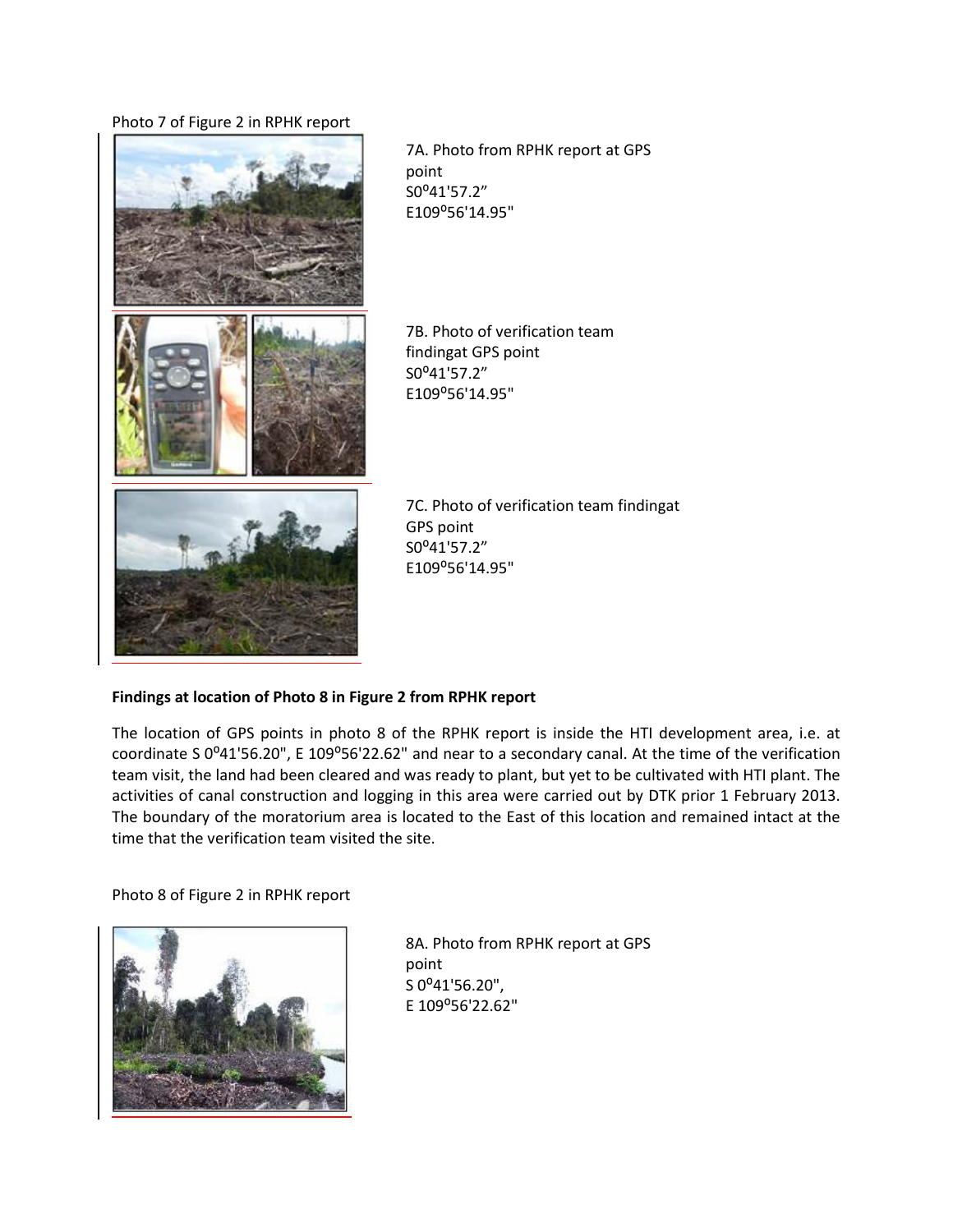

8B. Photo of verification team findingat GPS point S 0°41'56.20", E 109⁰56'22.62"

8C. Photo of verification team findingat GPS point S 0°41'56.20", E 109⁰56'22.62"

### **C. Area C**

C.1. Landsat Image Analysis and Photos of the Moratorium Boundaries

Interpretation of the Landsat images from September 2012 to November 2013 is presented in Annex. 6.

Based on the Landsat image interpretation and the operation activities report on area C, the HTI development activity in this area was found to be as follows:

| Landsat Image Coverage | <b>HTI Development Activity based on analysis</b> |  |  |  |
|------------------------|---------------------------------------------------|--|--|--|
| 8 September 2012       | Primary & secondary canal construction            |  |  |  |
| 26 October 2012        | Clearance& extraction                             |  |  |  |
| 11 November 2012       | Clearance, log extraction & land preparation      |  |  |  |
| 29 December 2012       | Clearance, log extraction & land preparation      |  |  |  |
| 30 January 2013        | Clearance, log extraction & land preparation      |  |  |  |
| 19 March 2013          | Log extraction and land preparation               |  |  |  |
| 20 April 2013          | Log extraction and land preparation               |  |  |  |
| 6 May 2013             | Log extraction and land preparation               |  |  |  |
| 22 May 2013            | Log extraction and land preparation               |  |  |  |
| 15 June 2013           | Log extraction and land preparation               |  |  |  |
| 1 July 2013            | Log extraction and land preparation               |  |  |  |
| 18 August 2013         | Log extraction and land preparation               |  |  |  |
| 19 September 2013      | Log extraction and land preparation               |  |  |  |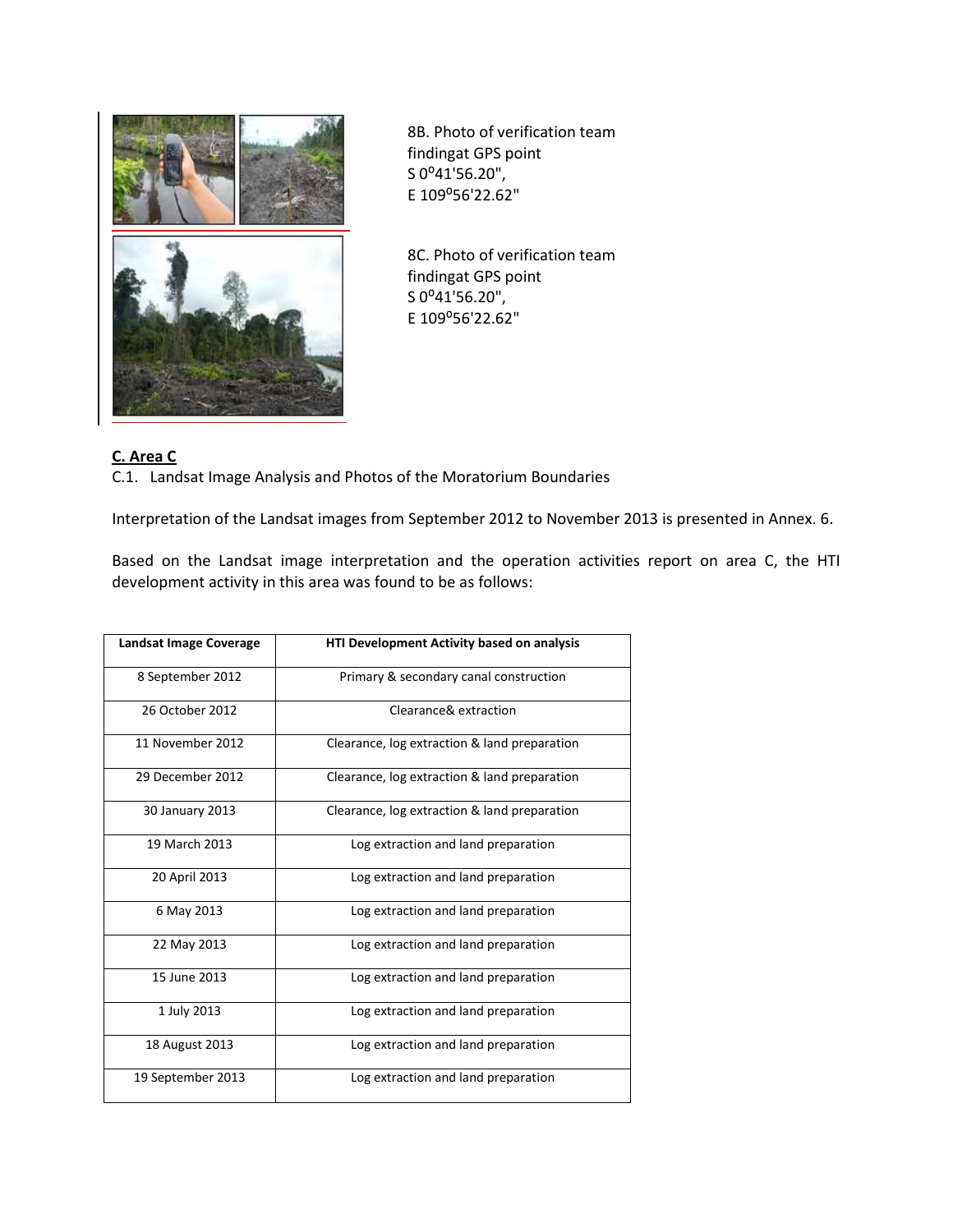| 5 October 2013   | Land preparation and planting |
|------------------|-------------------------------|
| 22 November 2013 | Land preparation and planting |
| 16 December 2013 | Land preparation and planting |

Field photos taken during the work to delineate the moratorium boundaries in February 2013 showed that DTK had completed natural forest clearance in area C before 1 February 2013. In part of the area, woods extraction and/or land preparation required to make the area ready for planting had not been completed.

Sample photos taken during the moratorium boundary delineation by the FCP Implementation Team in February 2013 are displayed below in pictures C.1. to C.6:





Picture C.1.Stake point : HM 0 Picture C.2. Coordinate point S 0°46'7.371", E 109°47'39.713"



Picture C.3. North direction, non-moratorium area Picture C.4. East Direction, moratorium area







Picture C.5. South Direction, moratorium area Picture C.6. West Direction, non-moratorium area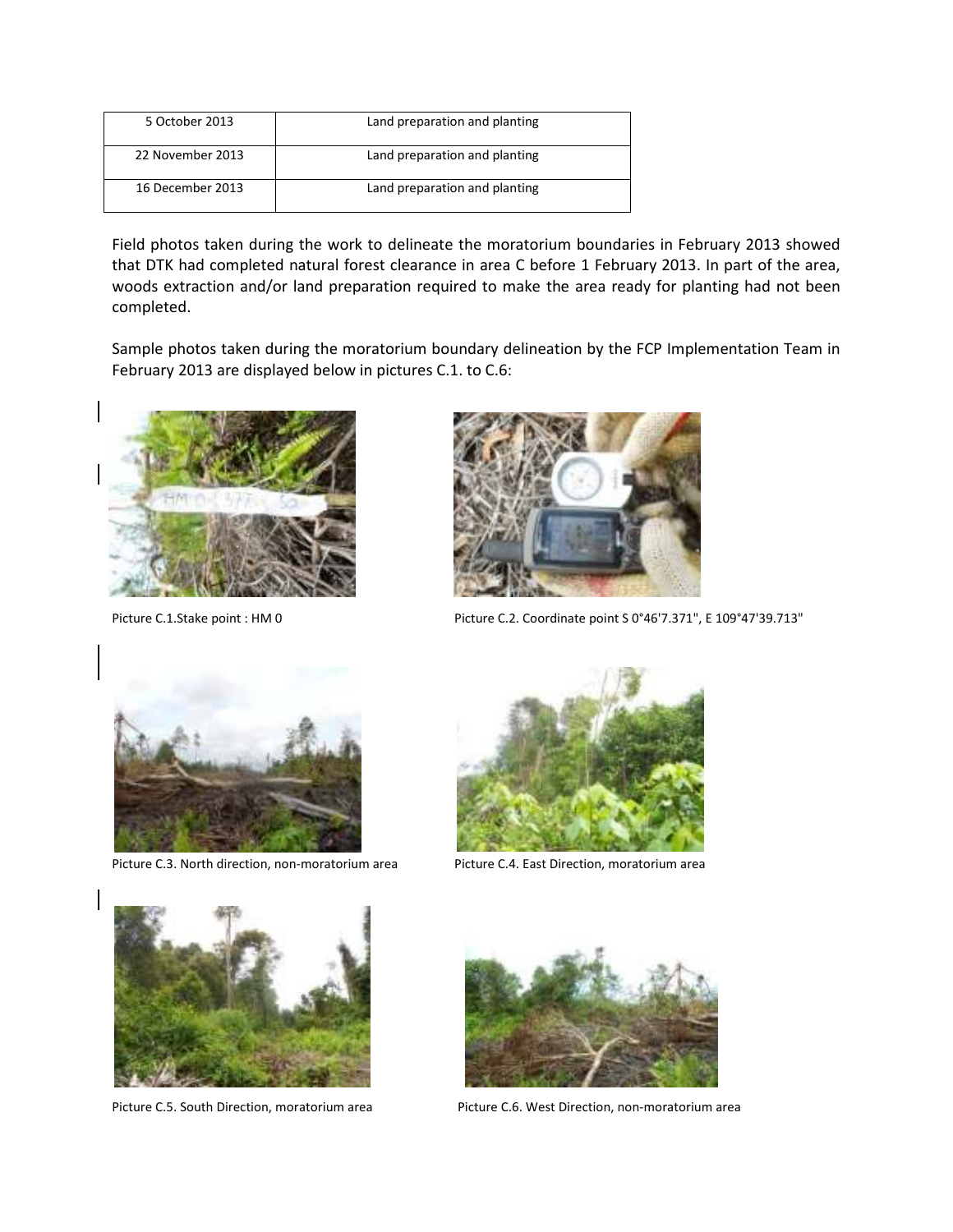#### **C.2. Document Verification**

Document verification was carried out in the DTK regional office in Pontianak and its district office in Sungai Rumbia.

#### **C.3. Field Observation**

The verification team travelled around Area C to undertake field observation in a bid to assess the potential breaches of the FCP implementation.

The Verification Team examined small round woods recorded in the verification documents, i.e. KBK woods which have been reported through the Harvesting Production Report (LHP) and legalized by the Ketapang District Forestry Office, but have yet to be reported to the FCP team. The KBK woods were spread across 4 compartments. The stacked woods were still located on the landing and were found to have originated from the area demarcated as non-moratorium/HTI development area.

The verification team did not find any breaches of the moratorium boundaries in relation to the existence of the wood. The condition of the wood observed on the landing is showed in picture C.7.



Picture C.7. Stacks of KBK woods at coordinate points S0° 45'33", E 109° 47'3" And S 0° 45'53", E 109° 47'6"

The verification team also found wood stock, both KB and KBK, which had been cut before 1 February 2013 but had not yet been extracted from the field. The woods were found across 11 compartments.

The aforementioned woods, both those found as stacked stock and the stock found in the field (yet to be extracted and stacked), were reported to the FCP Implementation team during the stock inventory (SO) activity IV in July 2013. In the letter, DTK reported that there was a stock of woods in the field that had yet to be extracted and stacked, scattered across an area of 640 hectares with an estimated volume of 38,000 m3 (the clarification letter regarding the existence of the wood is attached to this report).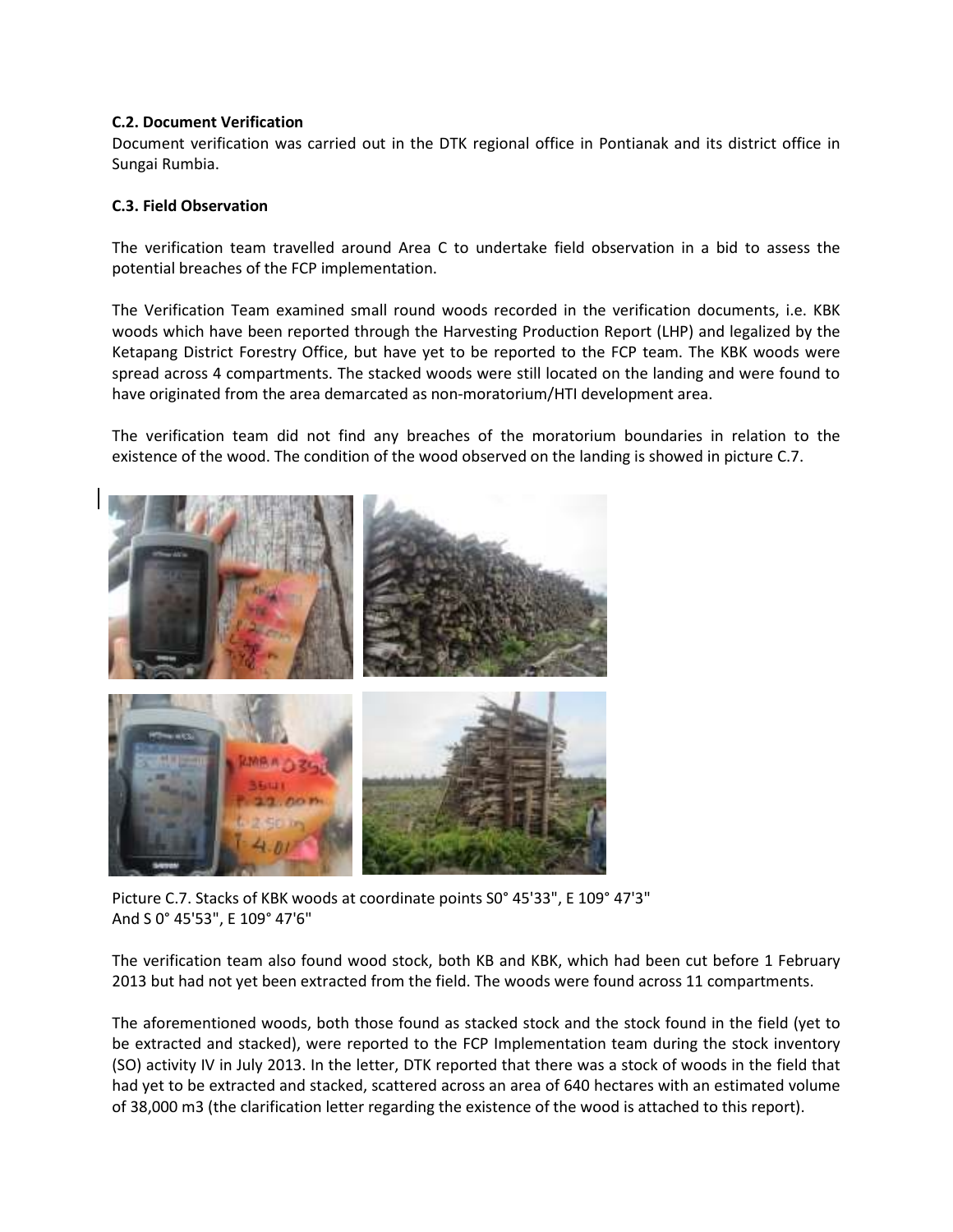The wood located in the field which has yet to be extracted and stacked is shown in picture C.8 below.



Picture C.8. Woods stock in the field at coordinate points: S 0° 44'51", E 109° 46'41" and S 0° 44'36", E109° 46'50"

### **ANNEX 2. RESULT FROM EVIDENCE COLLECTION & DISCUSSION**

### **Overlapping area with PT Gerbang Benua Raya (GBR)**

The natural forest clearance and oil palm plantation development work carried out by GBR in the area of its concession which overlaps with the DTK concession was found to be continuing up to the time of the verification team field visit in January 2014. Area A identified in the RPHK report contains land which is included within both the concession licenses of GBR and DTK.

The chronology of DTK's efforts to resolve the issue of overlapping concessions between DTK and GBR is as follows:

A letter was sent from the Head of Forestry and Plantation Office, Kubu Raya Regency, No.522/40/Hutbun.B3/2009 dated 2 March 2009 to DTK regarding the Overlapping Working Area (IUPHHK-HT) between DTK and GBR.

A letter was sent from DTK President Director to the Indonesian Minister of Forestry No.013/DTK-PTK/III/2009 dated 10 March 2009 regarding the Overlapping Area between DTK and GBR.

A letter was sent from the Indonesian Minister of Forestry to the Kubu Raya Regent No.S.565/Menhut-II/2009 dated 22 July 2009 regarding the response to the overlapping concession with GBR in West Kalimantan Province. It stipulated five points, the fifth point asked the Kubu Raya Regent, who issued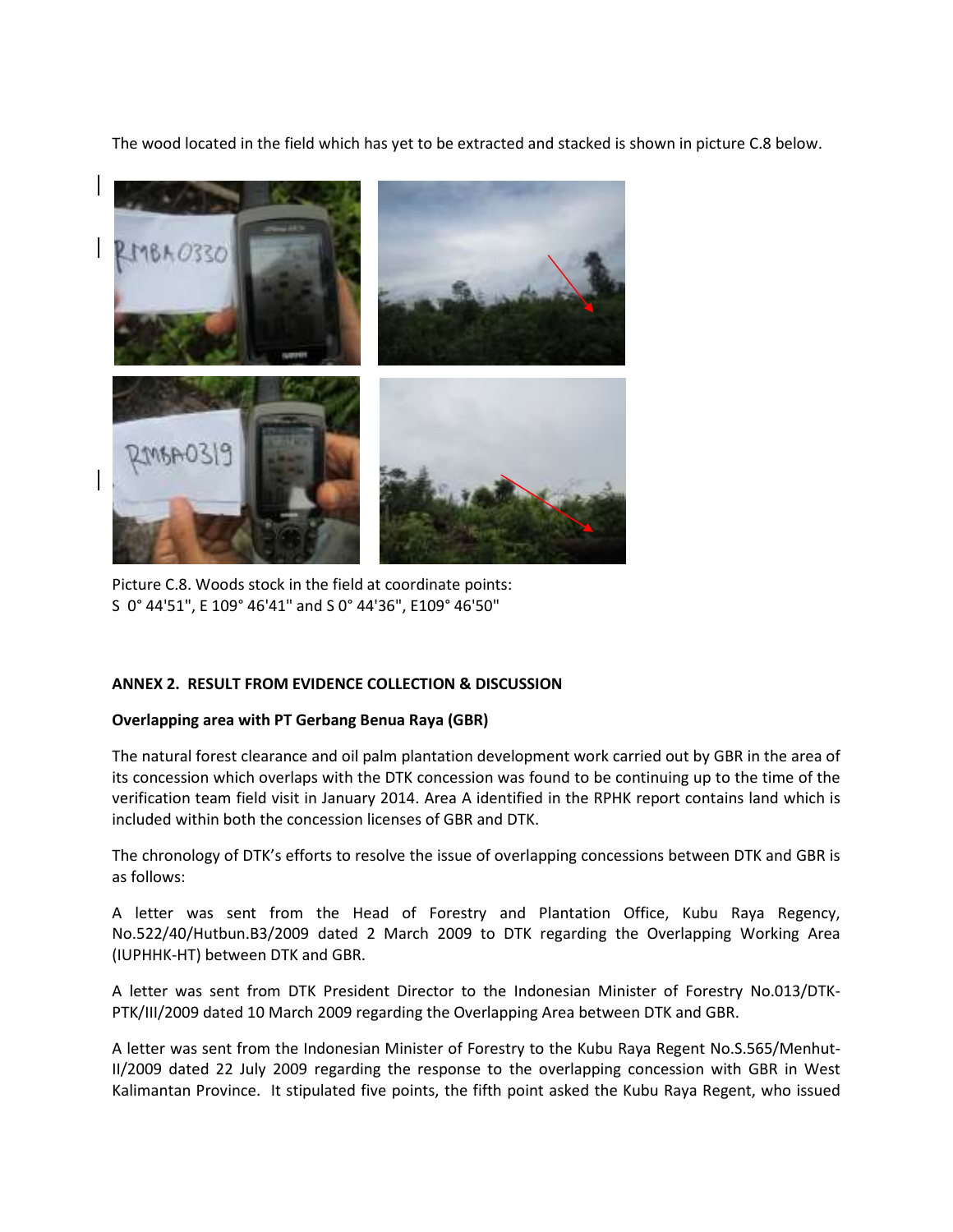the oil palm plantation permit for GBR, to immediately revoke the permit of GBR plantation for the 4,274 hectares located in the DTK concession.

A letter from Kubu Raya Regent to the Minister of Forestry No.188/1080/HK dated 28 October 2009 containing a Response to the Minister of Forestry Letter (No.S.565/Menhut-II/2009) regarding the Request to Revoke the Plantation License of GBR. The letter contains 10 points, in which points no. 1-6 explain that GBR was in conformance with to the regional directives and through point no.7 the Regent suggested that instead the Minister of Forestry revoke DTK's license.

A letter from Kubu Raya Forestry and Plantation Office to the DTK Director No. 522/716/Hutbun.D1/2009 dated 2 November 2009 regarding the Temporary Suspension (Status Quo) containing 4 points in which point no.3 requested DTK to temporarily suspend its activities until the Indonesian Minister of Forestry submits a response to letter no.188/1080/HK to the Regent.

A letter from Kubu Raya Regent to the DTK President Director No. 188/0516/HK dated 5 May 2010 that requested DTK to stop its socialization activity to the community in the GBR plantation location because: (a) GBR has obtained a location permit from Pontianak Regency government based on its Regent's Letter No. 323 Year 2007 dated 1 November 2007 for an area of 13,400 hectares, for which the entire area is located in Non-forest Area (APL); (b). Subsequently GBR was granted a plantation permit based on the Decree of Kubu Raya Regent No. 09 Year 2009 dated 1 November 2009.

On 20th June 2011, a meeting was held to discuss the overlapping concession area between DTK and GBR in West Kalimantan. The meeting was attended by the Director of Forest Investigation and Protection, DTK and GBR and resulted in the decision to undertake field observations and a request that each party stop its activities in the disputed area.

Following the meeting on 20th June 2011, the Forest Investigation and Protection Director established an investigation team through letter, no. S.335/IV/PPH-3/2011, which was followed by an assignment letter from the Director, no. PT.294/IV/PPH-3/2011, dated 26 July 2011, requesting an examination of the overlapping concession area between DTK and GBR. The results were as follows:

- 1. A consultation to be scheduled to achieve a concensus between DTK and GBR pertaining to the following proposal:
	- a. The area developed/planted by GBK measuring approximately 700 hectares in total is to be transferred from DTK's concession into GBR's.
	- b. The area in GBR's permit (which has yet to be cleared nor planted) which is also included in DTK's concession but is classified as non-forest area is to be managed under DTK's concession until the expiration of the permit.
- 2. Should there be no concensus between both parties, it is advised that the parties resort to legal proceedings.

On 6th August 2013 DTK held a meeting with GBR regarding the Instruction from the Director of Forest Investigation and Protection to GBR requiring that they not undertake activities within DTK's concession. The outcome of the meeting is as follows: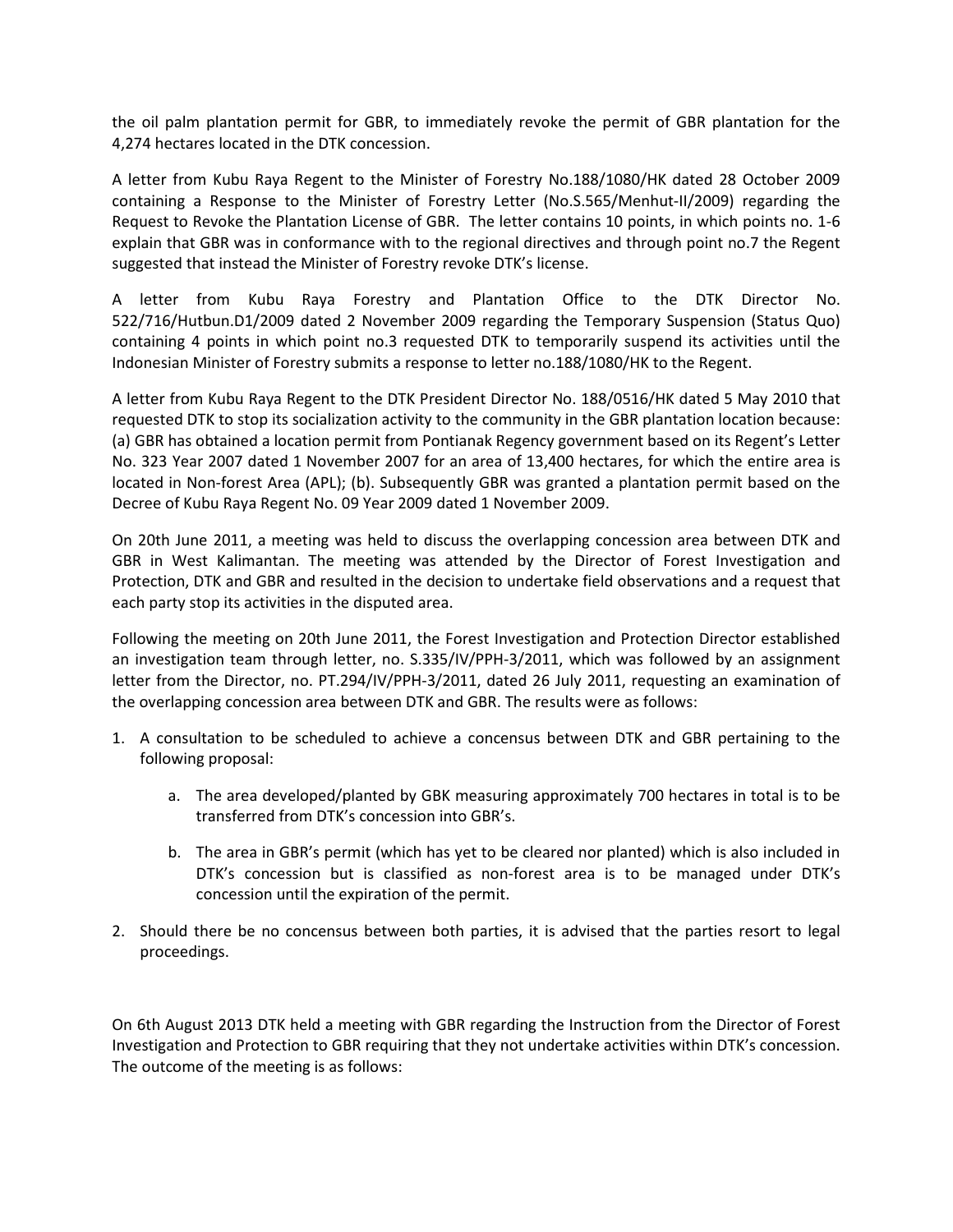1. GBR field staff refused to suspend its operations until they receive a letter authorized by GBR's top management requesting them to do so.

Periodically, DTK field staff monitor the overlapping area and prepares a monitoring report (the report is attached to this report). Verbal communicationwas made with the GBR office representative in the field and in Pontianak asking GBR to stop the land clearance and to comply with the agreement reached through the department of Forest Investigation and Security, Ministry of Finance. These requests were disregarded. GBR stated that its operations are legal and therefore it does not need to stop its operation.

An official letter 034/DTK-PTK/XII/2013 dated 19 December 2013 sent by the DTK Director to the Director of Forest Investigation and Security, Ministry of Forestry notifying them that GBR continued with its operational activities to develop oil palm plantation in the concession area overlappingwith DTK's concession.

Of the overlapping area between DTK and GBR totaling 4,913.14 hectares, GBR has cleared an area of 2,816.62 hectares of which 704,48 hectares has been cleared since 1 February 2013.

On 20 December 2013 the Ministry of Forestry enacted decree no. SK.936/Menhut-II/2013 regarding an amendment to the designation of forest into non-forest area over an area of around 554,137 hectares (Five hundred and fifty four thousands one hundred thirty seven) and the designation of non-forest into forest area totaling to around 52,386 hectares (fifty two thousand three hundreds eighty six) in West Kalimantan Province. Based on this decree, an area of 2,513 hectares in DTK was changed into a nonforest area in the overlapping area with GBR.

The Ministry of Forestry approved a new Provincial Land Use Plan (RTRWP) for West Kalimantan Province. In the new RTRWP, approximately 2,513 hectares of the area in dispute has been decreed as Non-Forest/Other-Use Area (APL) and thus will not be included in the production forest area. Therefore, DTK will have to revise its boundary to exclude that area from its concession. Currently DTK is in the process of revising its legal boundary.

### **D. Unreported Woods at Stock Opname/ Ground Checking II**

### D.1. Document Verification

Document verification was carried out to determine if there were any unreported woodsthat had not been recorded in the Stock Inventory by the FCP implementation team. The verification team found there were logs (KB) and small logs (KBK) which had been reported and legalized by the Forestry Office, based on the issued LHP, which had not been reported to the FCP Implementation Team.

### Logs (KB)

The volume of KB, which have been reported to the Forestry Office but have yet to be reported to the FCP Implementation is 1,288.94 m3 originating from 7 compartments. The woods have been legalized through the LPH issued by the Ketapang Forestry Office dated 25 September 2013. The LHP document was not yet available when the ground checking team of the FCP performed the second scheduled ground checking activities in early September 2013.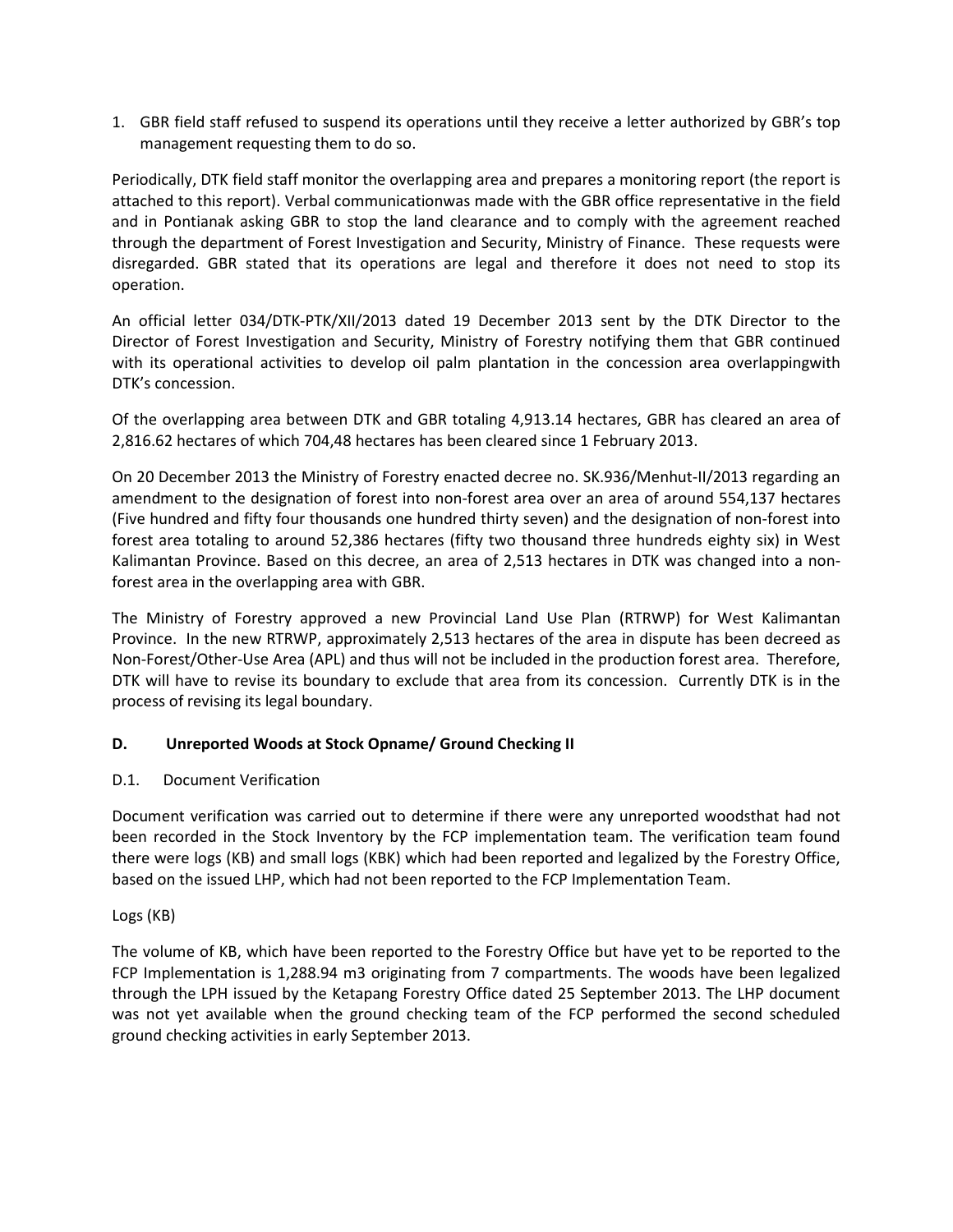### Small logs (KBK)

The amount of stacked KBKs identified on the landing which have not been reported to the FCP Implementation Team totaled 10,658.05 m<sup>3</sup> originating from 6 compartments, all were located in the non moratorium area. The woods were reported and legalized by the Ketapang Forestry Office through the LHP: 18/LHP-KBK/DTK-KTP/IX/2013 dated 27 September 2013. Therefore, when the FCP ground checking team visited the field in early September 2013, the woods had not been reported nor legalized by the Forestry Office.

The FCP Implementation Team socialized the moratorium protocol to DTK by sending the protocol on 31 January 2013.

The verification team also examined a letter that was sent by DTK in July 2013 to the FCP Implementation team which stated that there are still logs in the cutting blocks that have not yet been extracted and stacked by DTK. In the letter, DTK provided an estimation of this left over NFW volume, which increases the original NFW volume estimate in February 2013. A copy of this letter can be found in Annex 6.

The verification team checked the final NFW tally in the result of September 2013 stock inventory activities and noted that the final tally for DTK NFW in September did not include the estimate value that DTK sent in July 2013.

#### D.2. Field Observation

The field observations regarding wood that has been observed but not yet reported to the FCP Implementation Team is as follows:

Logs (KB)

Stacks of logs totaling 1,288.94 m3 were found in Log Yard Block 3 which was consistent with the logs reported by RPHK



Picture D.1. Stacks of small logs in Log Yard Block 3 coordinate point 0°43'5.24" S 109°56'33.6" E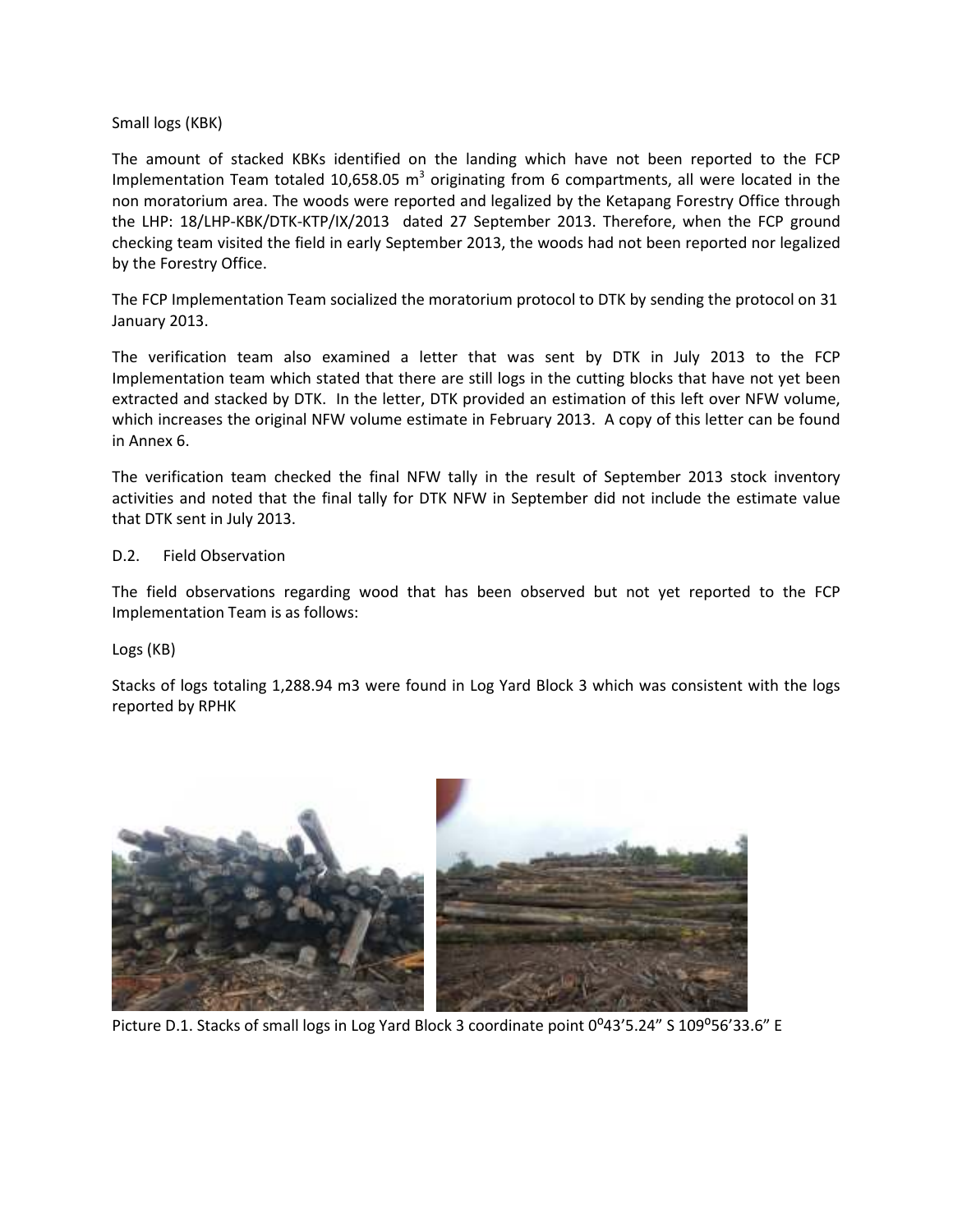Small logs (KBK)

The observed KBK which have yet to be reported to the FCP Implementation Team were scattered in stacks located in 6 compartments: 2 compartments located in Area A and 4 located in Area B. The photos of field verification result are presented below:



Picture D.2 Stacks of KBK at coordinate point S 0° 43'44", E 109° 52'17"



Picture D.3. Stacks of KBK at coordinate point S 0° 43'46", E 109° 52'17.9"

Interviews with TFT staff revealed that the FCP Implementation Team had socialized the moratorium protocol to DTK through a video conference with DTK staff and West Kalimantan Region SMF staff in January 2013.

DTK staff also provided explanation why they did not immediately reported the new stacked volume that has been validated by government official in an LHP document. The following is the process for stock inventory update based on the moratorium protocol:

- i. Initial stock inventory for logs felled before  $1<sup>st</sup>$  of February 2013 was undertaken by the FCP Implementation team on all APP' suppliers concessions, including DTK, in early February 2013, after moratorium launch. For logs that have been stacked, actual volume was measured. For logs still scattered on the ground of cutting blocks/compartments, the volume was estimated.
- ii. After initial stock inventory in February 2013 completed, suppliers continued to extract and stack the remaining NFW still scattered on the cutting blocks.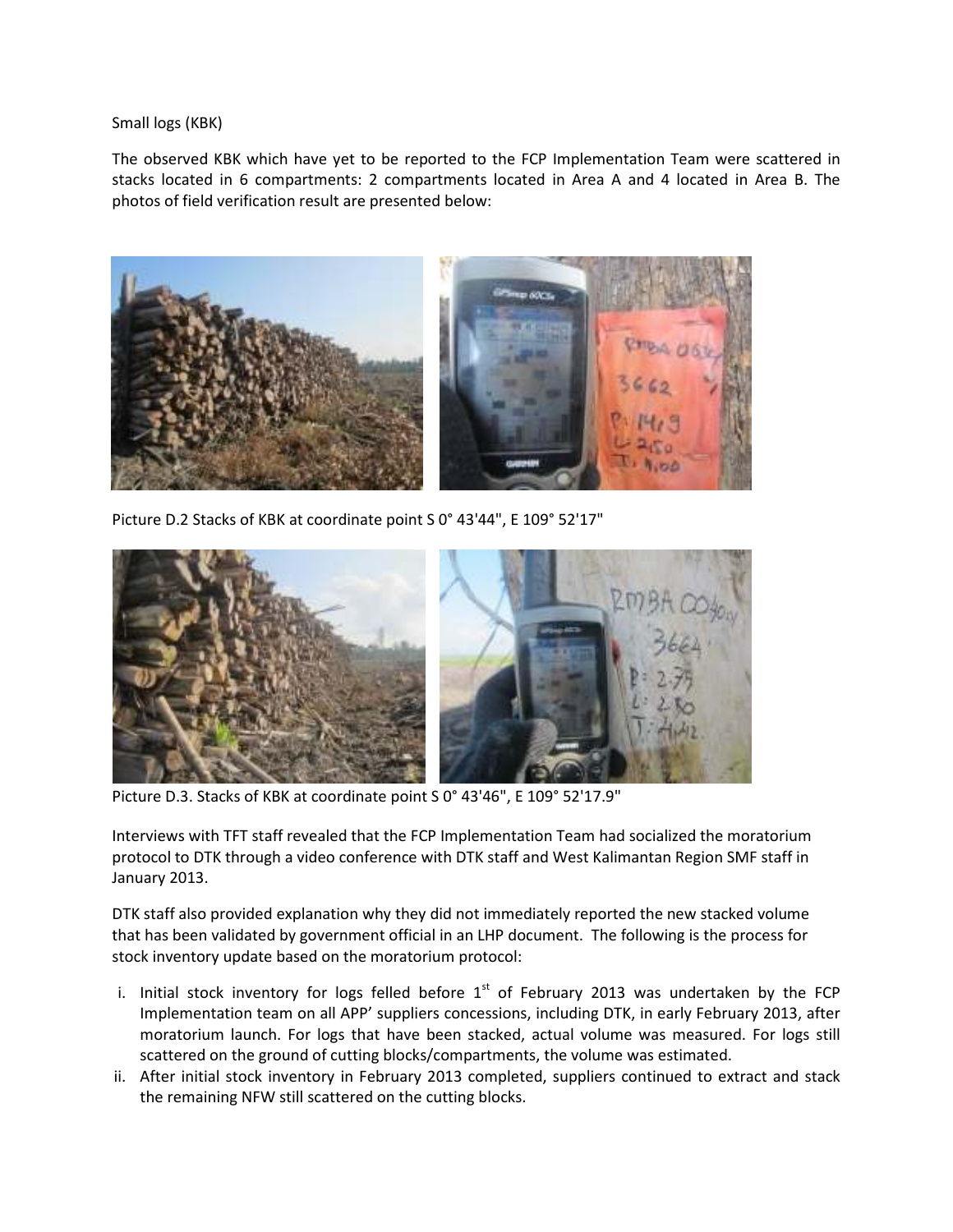- iii. Once the stacked wood volume reached certain quantity, the suppliers will measure, record and submit that volume for validation by the Ministry of Forestry's district officer in the government produced the *Laporan Hasil Produksi* or LHP (Production Report) document.
- iv. Only after the wood volume has been validated in LHP, can the suppliers then reported it to the FCP implementation team who will check and approve it. The approved volume is then considered to be part of the SO (i.e. "SO-ed") and can be included into the stock inventory database to refine the NFW stock inventory volume estimated in February 2013. In total, DTK has sent 6 stock inventory reports to FCP implementation team from February to July 2013.
- v. Only after the wood volume has been "SO-ed" can transport documents be produced with special SO stamps.
- vi. APP mill will only accept delivery of NFW that is accompanied by transport document with the special SO stamp.

Since APP ended delivery of NFW prior to moratorium into their mills in 31 $^{\text{st}}$  August 2013, DTK was not going to send the new stack of wood to APP. Therefore, DTK staff thought they don't need to get the FCP implementation team to check and "SO-ed" the LHP stack immediately since they're not processing any transport document that require the SO stamp anytime soon. Furthermore, DTK had already reported the estimated value of those logs to FCP implementation team in July 2013 so their obligation has been met.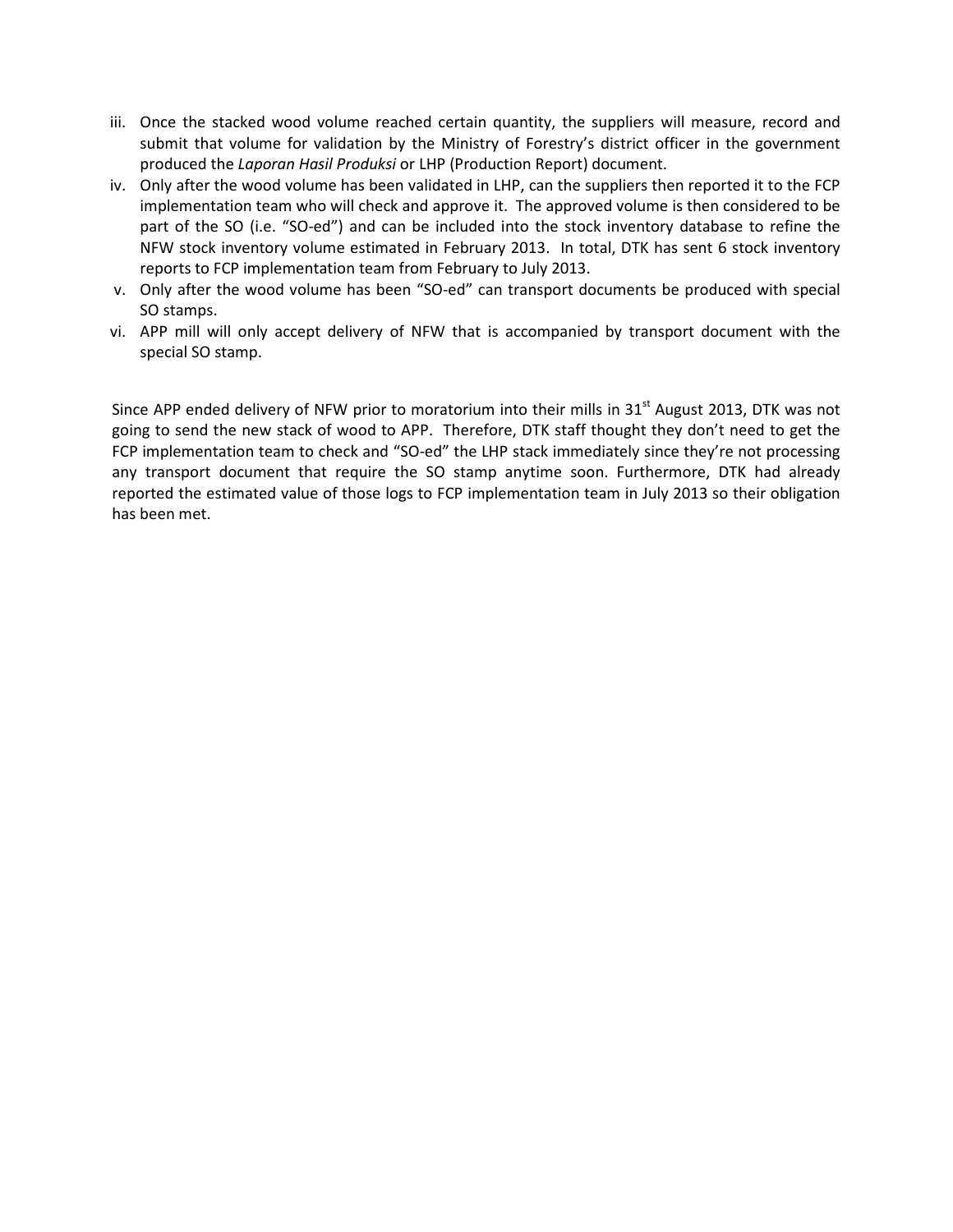#### ANNEX. 3 MINUTES OF MEEETING WITH PT GBR

#### **BERITA ACARA** PERTEMUAN DENGAN PIHAK PT.GBR

| Tanggal         | : 06 Agustus 2013    |                                                                           |     |
|-----------------|----------------------|---------------------------------------------------------------------------|-----|
| Hari            | : Jumat              |                                                                           |     |
| Tempat          |                      | : Kantor PT.Gerbang Guana Raya (GBR)                                      |     |
|                 | ( Perkebunan Sawit ) |                                                                           |     |
| <b>Parlies!</b> | Areal Konsed PT.DTK. | : Instruksi larangan kepada PT.GBR untuk tidak melekukan kegiatan didalam |     |
|                 |                      |                                                                           |     |
|                 | $:$ Apars            | (Manager PT, GBR)                                                         | in. |
|                 | Sunded Z             | (FPD Distrik Rombia)                                                      |     |
|                 | Baharat.             | f Disposition Converse Oberatic Organizing                                |     |

Pada hari ini Jumat tanggal Enam bulan Sembilan Ishun Duaribu tiga belas ( 06-09-2013 ) pokul 16.00 s/d 17.00 vab, telah dilakukan peretemuan antara Pihak TLDTK dengan Pihak PT/GBH j yang bertampat di Kantor PT.G&R.

#### Agenda Pertemuan :

- 1. Dalam pertempan tersebut bahwa Pihak PT.DTK mendesas kepada PT.GBA untuk dapat medghentikan kaglatan apapun didulam areal Konseji PT.DTK dan segera menarik kaluar alat berat PT.GBR yang berada didalam areal tersebut, karena areal tersebut merupakan araal perginan PT.DTK yang harus dijaga dan dijadungi oleh sipemlik ian.
- 2. Pihak PF.DTK menjalaskan kopada PF.GBR bahwa upabila kecal tersobut sompai saat ini masih berstatus Quo, maka baik pihak PT,DTK mauguh Pihak PT.GBR tidak dapat melokukan kegiatan diareal tersebut sebelum adanya kepatusan yang Sak dari Instansi yang berwenang oraupun kesepakan antara Top Management kedua belah pihak.

#### Hasil Pertentuan

ċ.

「そのこのことを見ることに、そのことに、このことに、このことに、このことに、このこと、このこと、このことに、このことに、このことに、このことに、このことに、このことに、このことに、このことに、このこと

- 1. Pihak PT GBR yang diwakil oleh Societas Kelaku Manager PT GBR mengatakan bahwa beliau (Sdr.Agus) bidak dapat menghentikan operasional PT.GBB sebelum adawa surat pängbantian dari piltak yang barwanang atau instruksi dari Top Managemont PT.GBR dan akan terus tetap bekerja, karena menurut Sar. Agus areal yang dikerjakan tersebut
- adalah masih didalam penjinan PT.GBR yang telah disetujuk oleh Bupati.<br>2. Leas areal yang sudah dialooking oleh PT.GBR didalam areal perijinan PT.DTK adalah sekuas ± 4.200 Ha, akan tetapi yang sudah ditanami Sawit sekuas ± penanaman akan terus berlanjut sesuai target dari pihak PJFJSBR.
- 3. Sampai saat ini ada 2 Unit alat berat Excavator milk PT.GBR yang masih melakukan kegiatan didalam anal temebut.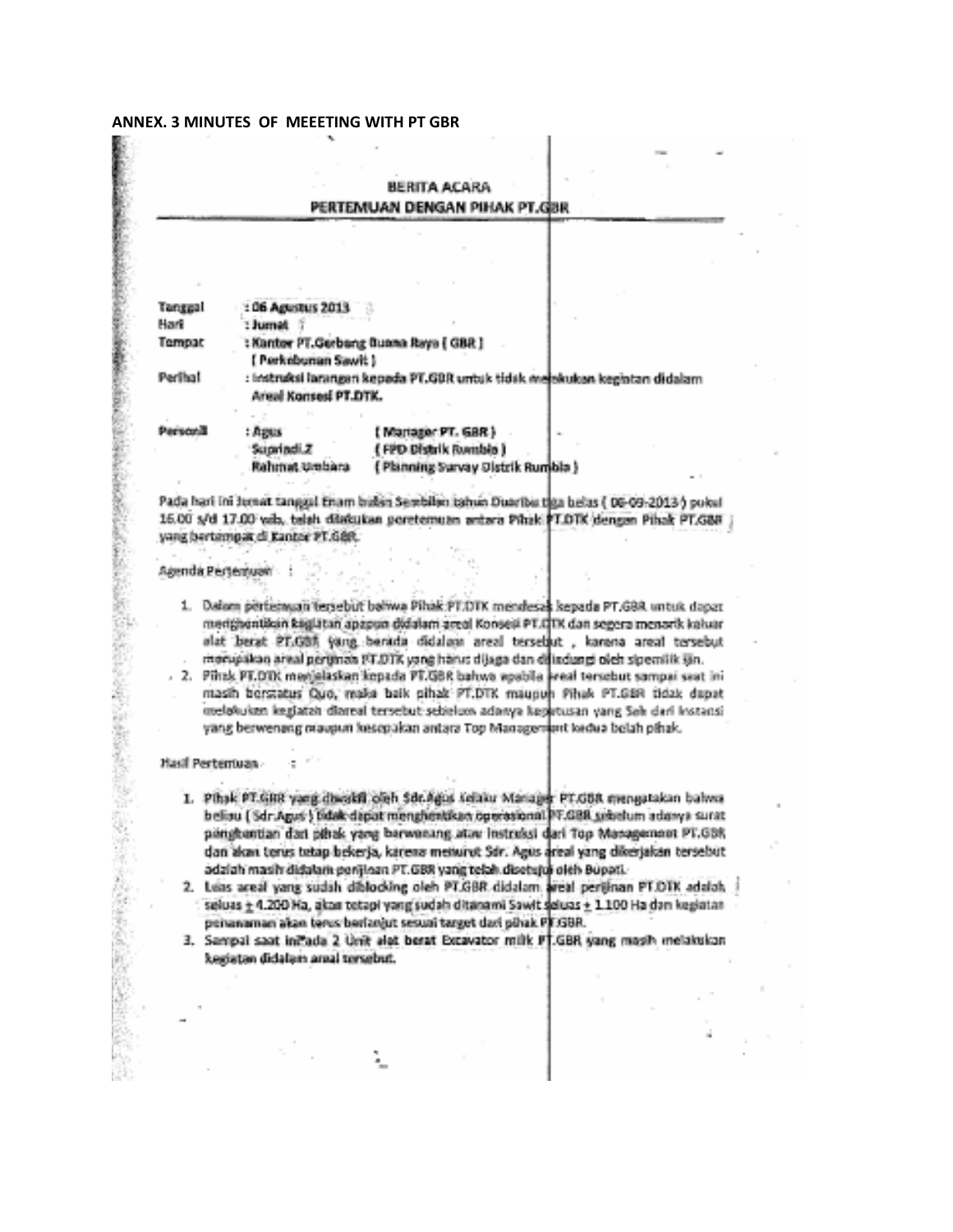Demikian Berita Acara ini dibuat bendasarkan hasil pertemuan dan keadaan dilapangan yang sebenarnya. Mohon petunjuk dari pihak Management dan terima kasih.

> Hormat Kami **Littings Unv**

**Planning Survey** 



Rumbia, 06 Agustus 2013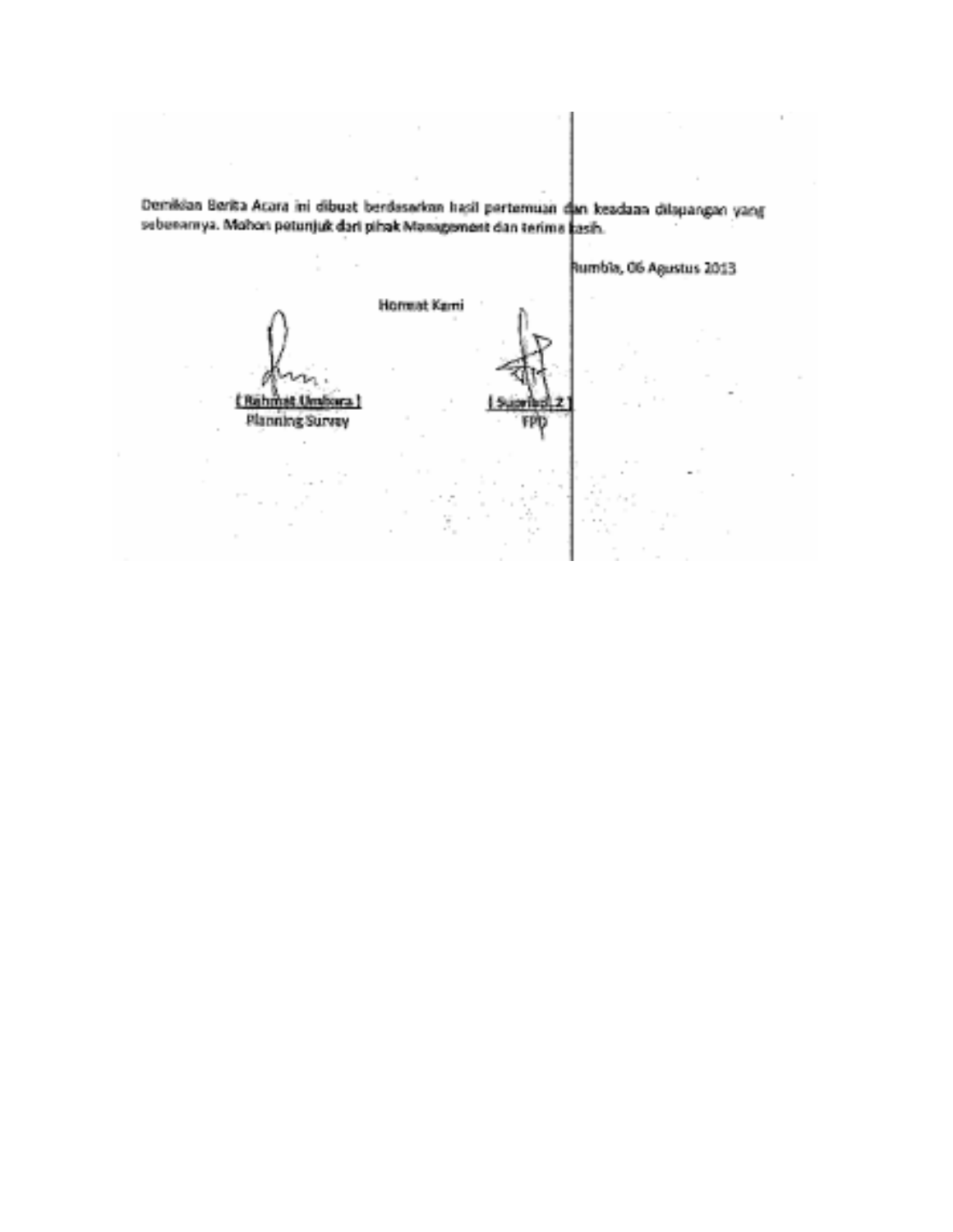### **SFRITA ACARA**

### MONITORING KEGIATAN PT.GBR DI AREAL TUMPANC TINDIN

Feds Hari Kamis S September Dua Kibu Tiga Belas telah dilakukan pengecekan kegiatan pihak kiin didalam Konserai PT. DAYA TANJ KALBAR

Patia pengarakan tarashut ditemukan adanya Aktivitas Alat bend milik PT.CRR. yang sedang melakukan lugiatan PLTB didakan konsert PT. DAYA TANI KALBAR, yang mana status areal tertabaat adalah guisth tumpang tindih , luatipongecekin kessebut telah dilakukan pengambilan gambar dan pengumbilan potut GPS pada areal yang tidak dikerjakan PT.GBR tengbut, adapan Konfinat yang tetahdi korfakun oleh pihak. PT, GBR tersebut adalah :

- 1. Atest Tanaman Unggalan (s. 0372274 v. 9917226, x. 0374283 y. 9915323).
- 2. Areal Tananess Polock-(RMBA019100 sc 0573271 y : 9917182 ; RMBA000500 x: 0375064 y: 9918048, RMBA004100 x: 0374820 y: 9918046) .
- 3. Anual Scanpacker Sungai (x: 0375330 y: 9916518 x: 375019 y: 9916791)

(Visto das foto teritamente)



Supria Knsi Sosial & Parlindungton Freino Rumbia, 5 September 2013

Rahmad Unionca

Planadag Survey

Direct Olen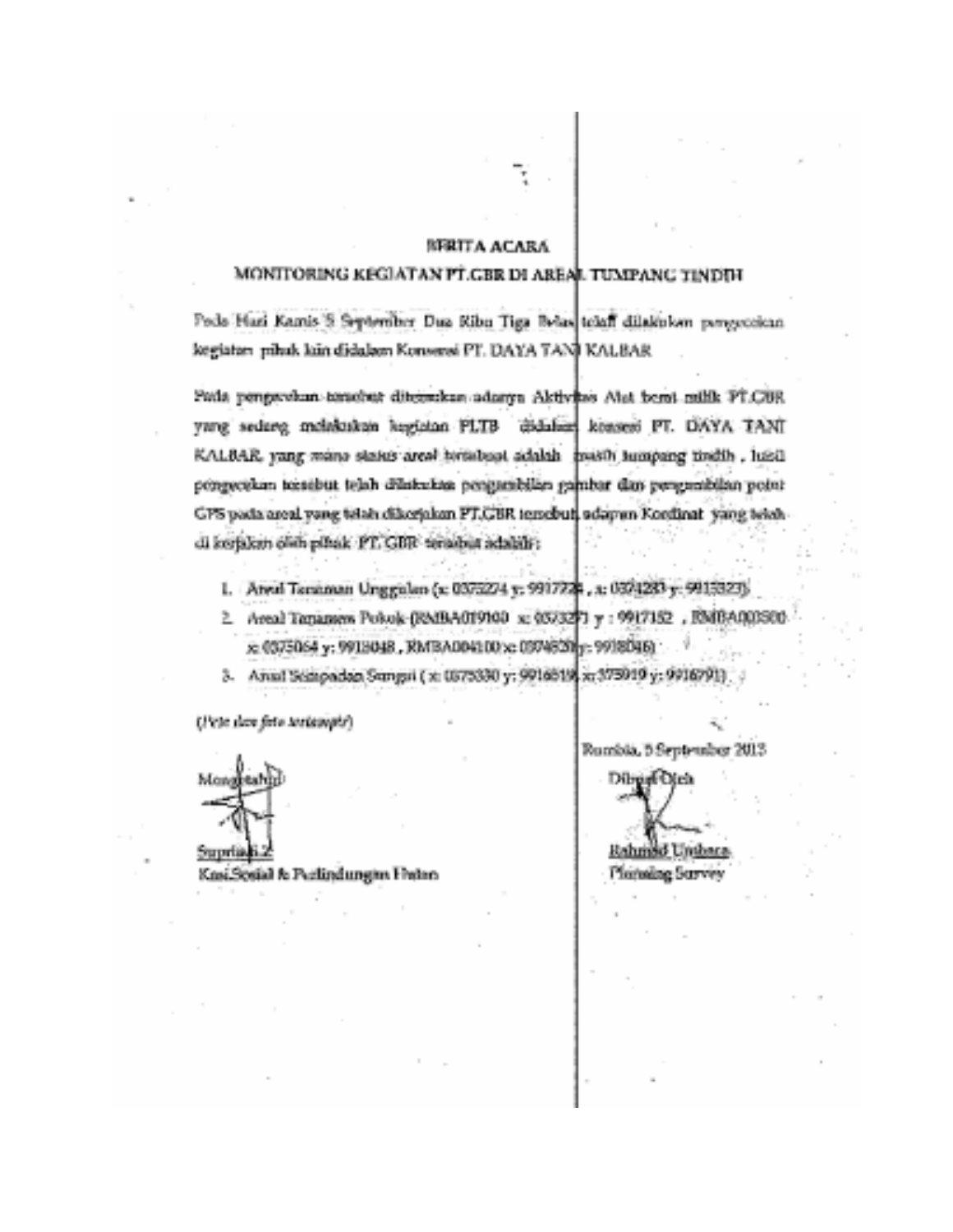### **BERITA ACARA**

### MONITORING KEGIATAN PT.GBR DI AREAL TUMPANG TINDIH

Pada Huri Kamis 5 September Dan Ribu Tiga Belas telah dilakukan penyecekan. kegiatan paluk lain didalam Koraensi PT. DAYA TANI KALBAR

Pada pengerekan tersebut ditemukan adanya Aktivfas Alat berat milik FLGBR yang sedang andakaikan kegiatan PLTB didakini konsesi PT. DAYA TANI KALBAR, yang miras status areal bristikust adalah pseidi tumpung tirafib, hasil pengecekan tersebut telah dilakukan pengunbilan gajubar dan pengarabilan point GPS pieda areal vang telah dikerjakan PT.CER tersebut, adapun Konflant 'jing adahdi krijakon otek piluak PT. GBR tarasbut adalah :

- 1. Areal Tanaman Unggalan (c. 0375274 y. 9917724, x. 0374283 y. 9915323) 3
- 2. Areal Tanaman Pekok (RMBA019103 x 057327) y : 9917152 , RMBA000300 x: 03/5064 y: 0018048 , EMBAD04100x: 0374821y: 9918049)

3. – Алекі Sempadan Sungai ( к. 0375330 у: 9916513, х; 375919 у: 9916791) /

(Pete dan fato testampic)

Monghtahip

e al  $\omega_{\rm ph}$ g.

Mb.  $\sim$   $\sim$ 

وكيرا

Ø ÷ Y.

 $\frac{1}{q}$ 

늹 W,

8V)

Y.

 $\hat{q}^{(1)}_{\parallel 1}$ 

9. G

医肝性结 Kasi Sosial & Perlindungen Flutan

Russiski, 5 September 2012

DendOlch

Rahmad Unibara **Planning Survey**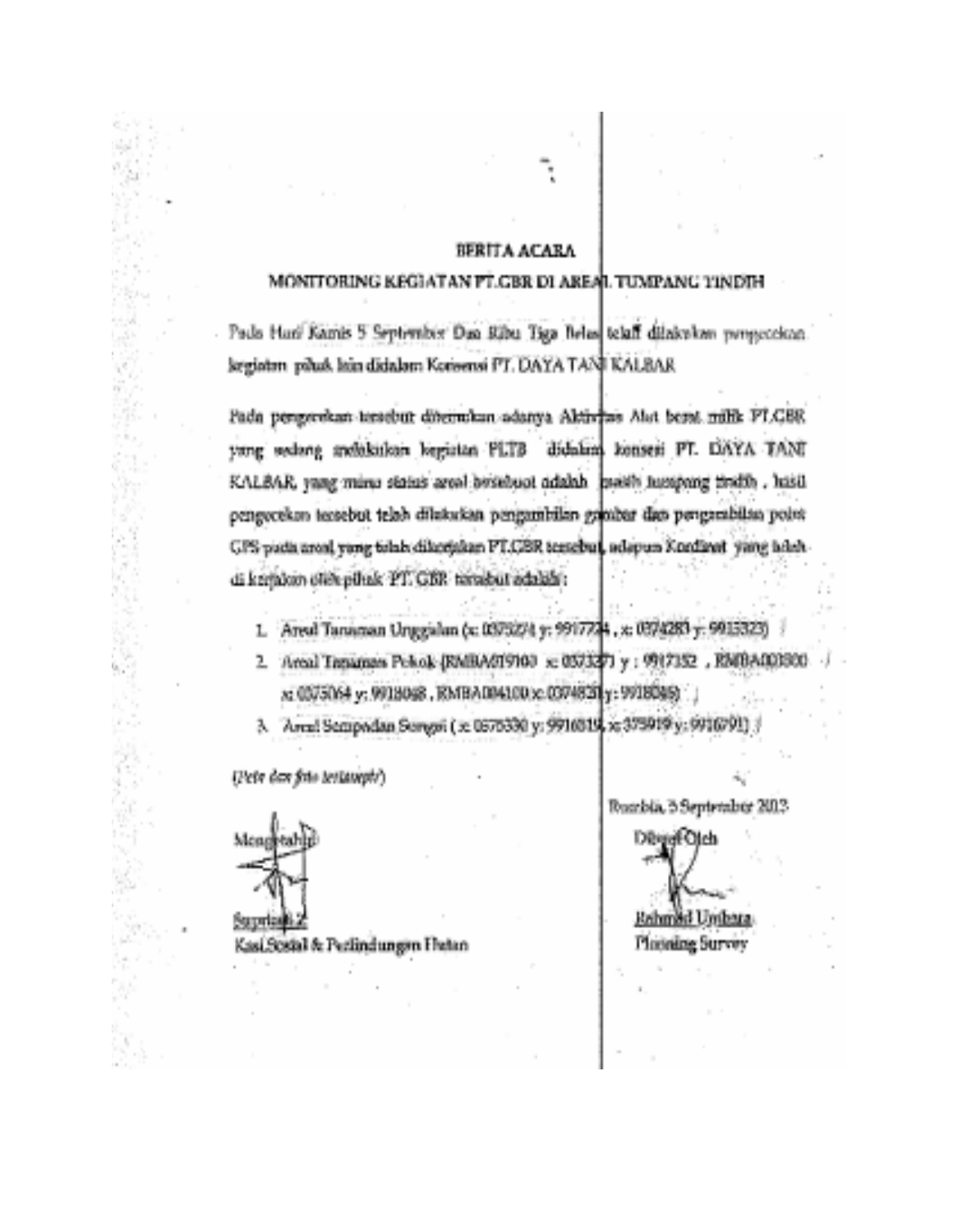#### ANNEX. 4 REPORT ON LAND CLEARING BY PT. GBR IN PRIME CROPS AND PROTECTED AREAS

#### LAPORAN AKTIVITAS LAND CLEARING PT, GBR DI KAWASAN TANAMAN UNGGULAN DAN KAWASAN LINDUNG PT. DTK

#### A. Latar Belakang

- Kepatrasan Menteri Kehutanan No. 70/Kpts-II/95 tentang Pengaturan Tata Rusing Hutan Tanaman Industri jo, Keputusan Menteri Kehutanan No. 246/Kprs-II/1996. tentang Perubahan Keputusan Menteri Kehutanan No. 70/Kpts-II/1995 Tentang Pengaturan Tata Ruang Hutan Tanama Industri. Jo. Peraharan Menteri Kehutanan No. 21/Menhut-II/2006 tentung Perubahan Keputusan Menteri Kehutanan Nomor. 246 Kpts-II/1996 Tentang Perubahan Keputusan Menteri Kebutanan Nomor 70 Kpts-II/1995 Tentang Pengaturan Tata Ruang Hutan Tanaman Industri.
- Peraturan Menteri Kehutanan Nomor: P.3/Menhut-IU2008 tentang Deliniasi Areal Izin Usaha Pemanfaatan Hasil Kayu Pada Hutan Tanaman Industri Dalam Hutan Tanaman.
- Tana Ruang HTI adalah hasil penanaan areal HTI sesuai dengan peruntukkannya:
- Areal Tanaman Unggulan adalah areal yang dikhususkan untuk penanaman jenistanaman unggulan yang bertujuan untuk mempertahankan kebenulaan jenis tanaman unggulan setempat. Areal tanaman unggulan diletakkan pada bagian areal yang berbutasan dengan kawasan hutan alam atau didasarkan pada pertimbangan teknis lainnys.
- Kawasan Lindung berfungsi sebagai areal perlindungan hidro orologis (tata air), areal perlindungan keanekaragaman hayati (plasma nutfah dan satwa liar) dan cagar budava.

#### B. Kegiatan PT. GBR di Areal Tanaman Unggulan

- Pada hari Senin 28 Oktober 2013 telah dilakukan pengecekan kegiatan pihak lain di dalam Koosesi PT, DAYA TANI KALBAR
- Pada pengecekan tersebut ditemukan areal yang telah di land klearing oleh pihak-PT. GBR di dalam konsesi PT. DAYA TANI KALBAR, yang mana kegiatan tersebut dijakukan pada areal yang dipenuntukkan sebagai Tanaman Unagdaan dan Kawasan-Lindung (sempadan sunggi), yang secara langsung mengurangi laasan yang telah ditetapkan (Tata Ruang HTT).

Koordinat:

Areal Tanaman Unggulan (x; 0375274 y; 9917724, x; 0374283 v; 9915323). Areal Sempadan Sungai (x; 0375330 y; 9916519 , x; 375919 y; 9916791)

- Adapun luasan yang telah ditetapkan pada saat penyusunan tata ruang HTI dan tertunng di AMDAL dan RKU, untuk Areal Tanaman Unggulan seluas 5.668 Hz dan Kawasan Lindung (sempadan sungai) seluas 8.557 Ha.
- Areal yang telah di Jaral elearing oleh PT. GBR hingga akhir Oktober di areal Tanaman Unggulan adalah seluas 498,63 Ha dan Kawasan Lindung (sempadan sungai) seluas 397,38 Ha.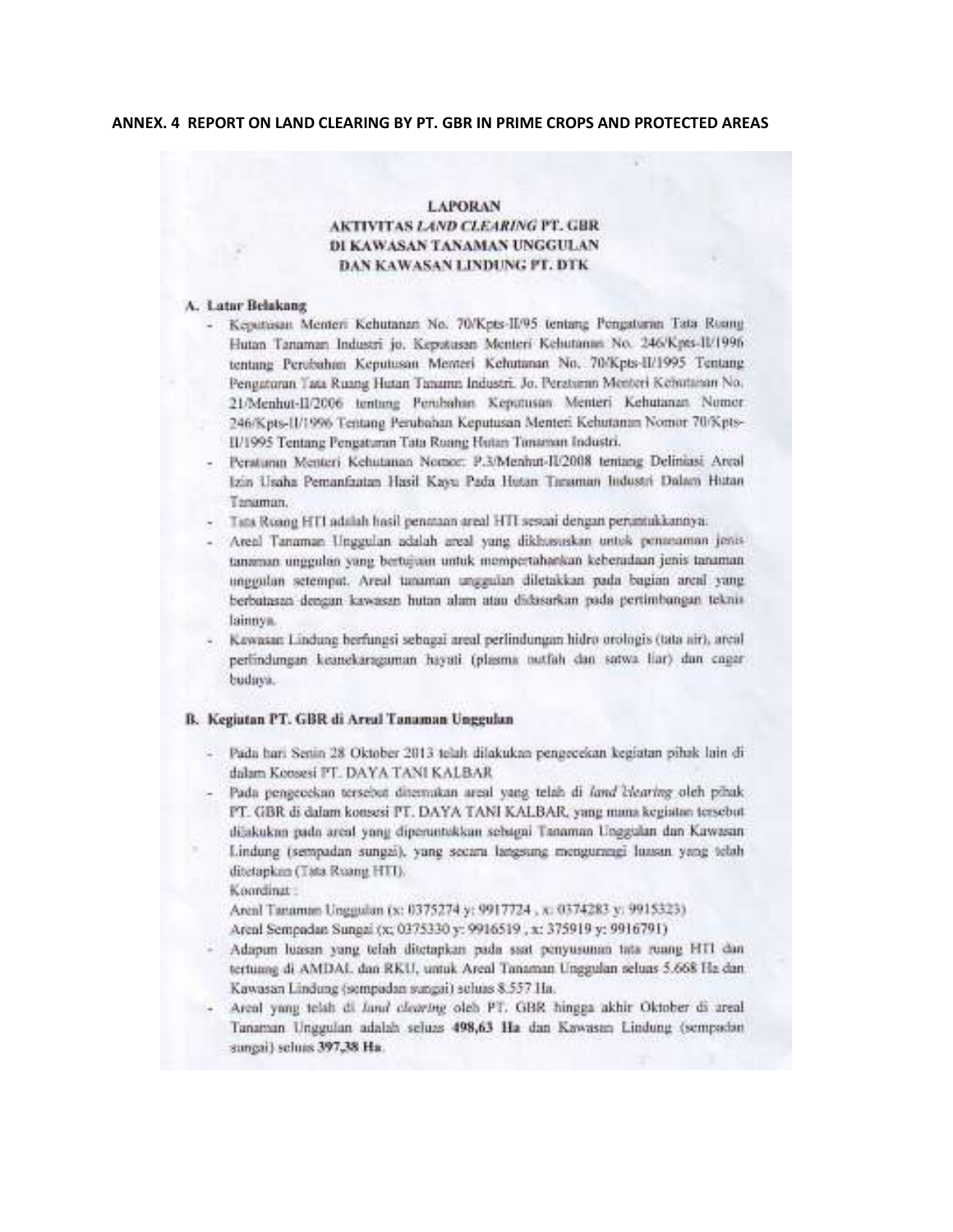# C. Kesimpulan

- Dari hasil temuan di lapangan luas areal Tanaman Unggulan PT, DTK yang telah dilakukan kegiatan land cicaring oleh PT. GBR seluas 498,63 Ha dan Kawasan Lindung (sempadan sungai) PT. DTK sehas 397,38 Hz.
- Terkait aktivitas land clearing oleh PT. GBR dilakukan pada areal Tanaman Unggulan dan Kawasan Lindung (sempadan sungai) maka perlu dibuatkan rencana atau action plan untuk TFT dan PHPL terkait Tata Reang HTI khususnya Kawasan Tanaman Unggulan dan Kawasan Lindung (Sempadan Sungai)

Demikian lagoran ini dibuat berdasarkan temaan nyata di lagangan.

Rumbia, 6 November 2013

Dibust Olde/

Rikson Roberto Konservasi & Lingkungan

Messemmi

Rahmad Umbara Kasi. Pengelolaan Data & Lingkungan

Mengetahul

M. Alwan Operational Manager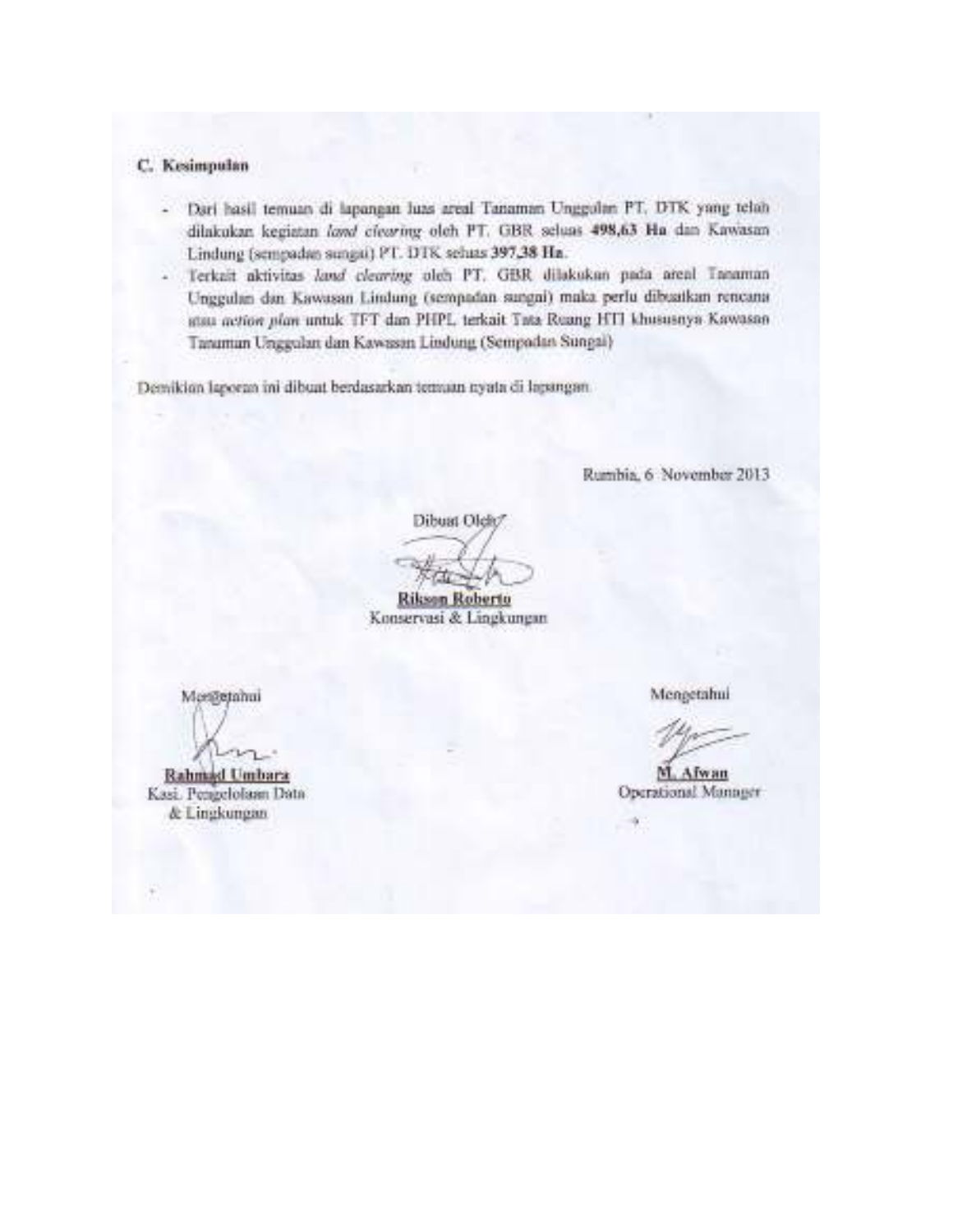### **ANNEX. 5. LETTER FROM DTK DIRECTOR TO DIRECTOR OF FOREST INVESTIGATION AND SECURITY**

|                       |                                                                                                                         | E. Allengel Yard 1./ Go., Steppert 1. No. 4 Reynologia<br>Kabroacties Sanat |                                                                                                                                                                                                               |
|-----------------------|-------------------------------------------------------------------------------------------------------------------------|-----------------------------------------------------------------------------|---------------------------------------------------------------------------------------------------------------------------------------------------------------------------------------------------------------|
|                       |                                                                                                                         |                                                                             |                                                                                                                                                                                                               |
| Nomer                 | : 034/01K-PT/201/2013                                                                                                   |                                                                             | Parabenak, 19 Desember 2013                                                                                                                                                                                   |
| Prihal                | : Penghentian operasional di lapangan                                                                                   |                                                                             |                                                                                                                                                                                                               |
| Langiran              | $+3$ Berkes                                                                                                             |                                                                             |                                                                                                                                                                                                               |
| Kenada VIII -         |                                                                                                                         |                                                                             |                                                                                                                                                                                                               |
|                       | Bapak Direktur Penvidik dan Pengamanan Hutan                                                                            |                                                                             |                                                                                                                                                                                                               |
|                       | Direktorat Jenderal Perlindungan Itutan dan Pelestarian Alam<br>Kernerrierien Kehstrann,                                |                                                                             |                                                                                                                                                                                                               |
| Di.                   |                                                                                                                         |                                                                             |                                                                                                                                                                                                               |
| Jakarta:              |                                                                                                                         |                                                                             |                                                                                                                                                                                                               |
| Dimast homet.         |                                                                                                                         |                                                                             |                                                                                                                                                                                                               |
|                       |                                                                                                                         |                                                                             |                                                                                                                                                                                                               |
|                       | Gerbang Benua Roya sampai saat ini masih dalam proses penyeksalan di Kementerian Kehutanan.                             |                                                                             | Borsama in: kami sampalkan bahwa masalah tumpang tindih areal tan PT. Daya Tani Kabur dengan PT.                                                                                                              |
|                       |                                                                                                                         |                                                                             | Namun berdatarkan laporan dari fapangan ditemukan batwa PT. Gerbang Buana Raya masih melakukan<br>kepistenen operational di lapangan pada areal tumpang tindih tersebut dan telah memasuki kawaran            |
|                       | Undung dan Tanaman unggulan PT. Daya Tani Kalbar (laponan terlampir).                                                   |                                                                             |                                                                                                                                                                                                               |
|                       |                                                                                                                         |                                                                             | Sebelumnya pada tanggal 20 hari 2011 telah dilakukan pembahasan bansama yang dipimpin oleh Direktur.                                                                                                          |
|                       |                                                                                                                         |                                                                             | Penyidik dan Pengaman Hutan di Kompoterian Kehutanan Jakarta. Salah satu isi kesimpulan repat adalah:                                                                                                         |
|                       | "MASING-MASING PIHAK MENGHENTIKAN KEGIATAN DI LOKASI YANG DISENGKETAKAN" (terlampir).                                   |                                                                             |                                                                                                                                                                                                               |
|                       |                                                                                                                         |                                                                             | Kemudian ditindaklanjuti dengan pemeriksam lagangan oleh tim Divaktur Penyidikan dan Pengamanan                                                                                                               |
|                       |                                                                                                                         |                                                                             | Hutan dengan kurat tugas No.: FT 294/W PPH/2011, tanggel 26 Adi 3011 dan hasilnya telah dituangkan<br>dalam Benta Acara poda tonggal 30 juli 2011 yang ditandatangsai oleh Tim Pemerikus, dari pihak PT. Daya |
|                       | Toni Kalbor don pihak PT, dierbang Benus Saya (terlampir).                                                              |                                                                             |                                                                                                                                                                                                               |
|                       |                                                                                                                         |                                                                             | Untuk menghormati dan menghanyai proses penyelesaian yang sedang dilakukan oleh Kementerian                                                                                                                   |
|                       | tindih sampai adamas keputusan dari Kementerian Kebutanan Jakarta.                                                      |                                                                             | Kehutanan dan menjaga hal-hal yang tidak diinginkan di lapangan maka pada kesempatan ini kanil mohon<br>scor PT. Gerbang Senua Kaya tidak meneruskan atau menghuntikan kegiatan operasional di areal tumpang  |
|                       |                                                                                                                         |                                                                             |                                                                                                                                                                                                               |
|                       | Demikian kami sampaikan. Atas perhatian dan kerjasamanya kami ucapkan terima kasih                                      |                                                                             |                                                                                                                                                                                                               |
|                       |                                                                                                                         |                                                                             |                                                                                                                                                                                                               |
|                       |                                                                                                                         |                                                                             | J. Hormat Jumi,                                                                                                                                                                                               |
|                       |                                                                                                                         |                                                                             |                                                                                                                                                                                                               |
|                       |                                                                                                                         |                                                                             |                                                                                                                                                                                                               |
|                       |                                                                                                                         |                                                                             |                                                                                                                                                                                                               |
|                       |                                                                                                                         |                                                                             |                                                                                                                                                                                                               |
|                       |                                                                                                                         |                                                                             | Tihal Witihum, S.Hut.                                                                                                                                                                                         |
|                       |                                                                                                                         |                                                                             | Direktur                                                                                                                                                                                                      |
| Tembusan, Kegada Wit. |                                                                                                                         |                                                                             |                                                                                                                                                                                                               |
|                       | L. Mercen Kehistanan, di Jakarta<br>2. Gubernur Provinsi Katimantan Barat, Pontianak                                    |                                                                             |                                                                                                                                                                                                               |
|                       |                                                                                                                         |                                                                             |                                                                                                                                                                                                               |
|                       | 3. Sepala Dinas Kebutango Provinsi Keleyantan Rayar, Pontianak                                                          |                                                                             |                                                                                                                                                                                                               |
|                       | 4 BLD05 Kabupater Kutu Ilaya, Sungai Raya<br>5 - Repola Dinas Kehudanan dan Perkeburan Kabupaten Kubo Raya, Songal raya |                                                                             |                                                                                                                                                                                                               |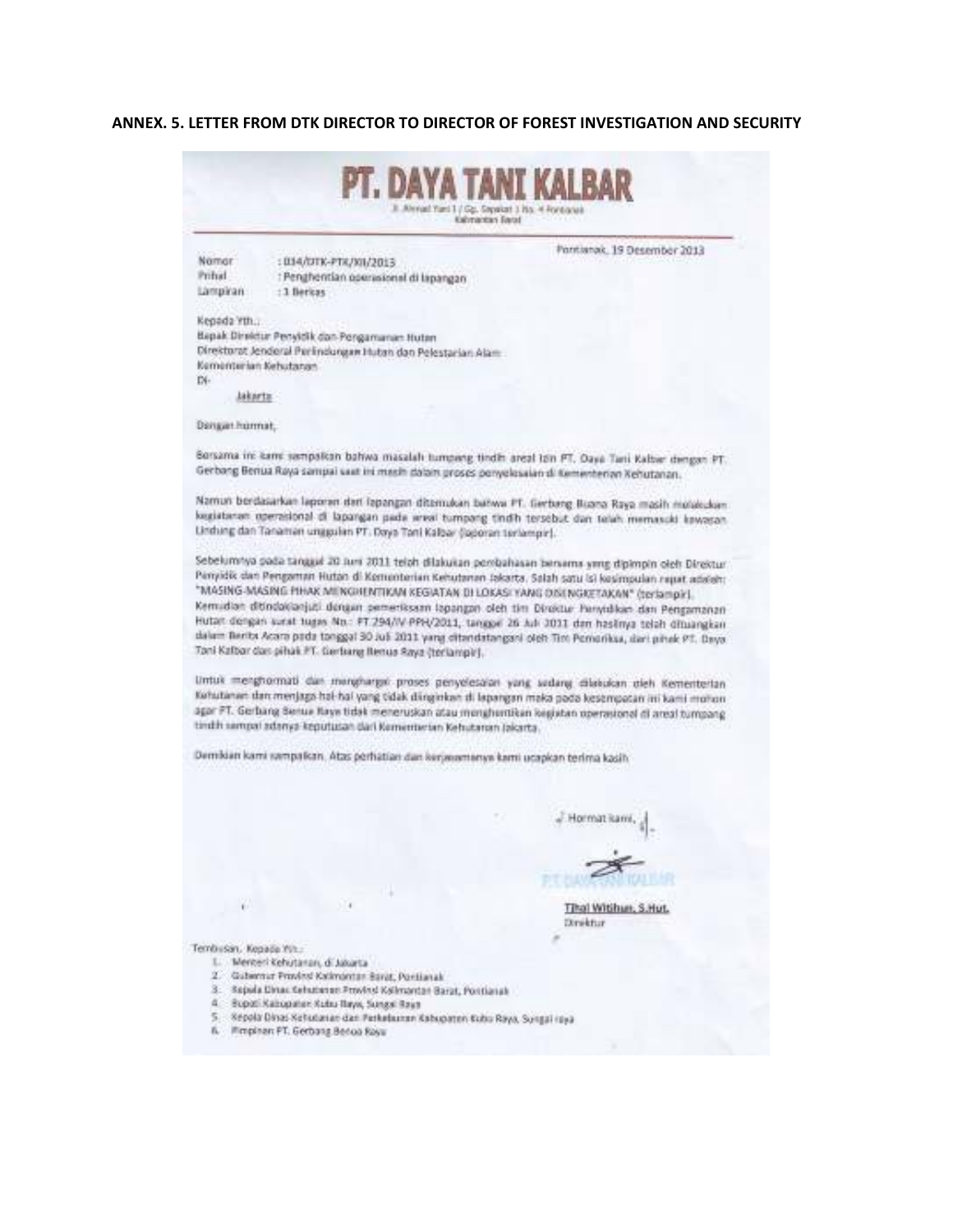#### ANNEX. 6. LETTER FROM DTK TO APP'S FCP IMPLEMENTATION TEAM

Nomor : 02 /DTK-SO/VII/2013 Lampiran : 1 (Satu) berkas Perihal : Klarifikasi Selisih Jumlah Kayu SO PT. Daya Tani Kalbar

Kepada Yth,

Tim TFT Di tempat

Dengan Hormat,

Senubungan dengan nasir verilikasi oleh Tim TFT perinal kelebihan rekapitulasi hasil SO Tahap II s/d VI sebesar 16.445,03 M3, dari jumlah Estimasi awal sebesar 69.022 M3 terhadap pengajuan SO Tahap II s/d VI sebesar 84.223,35 m3 KBK dan 1.234.68 m3 KB (total 85.467,03 m3).

Atas hal tersebut dapat kami jelaskan sebagai berikut:

Pada saat SO I sebesar 44.999.22 M3 ternyata petak-petak pada areal tersebut maalh tardapat hayu hayu yang baham memenuhi ayarat untuk di OO. Ochingga masuk ke dalam SO tahap selanjutnya sebesar 6.820,12 M3.

- 1. Jumlah kayu Hasil SO tahap II s/d VI sebesar 85.467,03 M3.
- 2. Perdecentian Declicedi pengulawan lengu yang silah lain salam CO II eta VI., memperoleh hasil potensi rata-rata 60.80 M3/Ha. Dari usulan sebelumnya sejumlah 69.022 M3, dengan estimasi rata-rata 49.48 M3/Ha atau 44.78 Ton/Ha auaian kayu yang dalam kunulai masih belum stecking.

| <br>.                                                   | <b>MALLINEY LEAN</b><br>.<br>1.1114 |          | <b><i><u><u><u></u></u></u></i></b><br><u>Lunu</u> | <b>KETERANGAN</b> |                                                                                   |
|---------------------------------------------------------|-------------------------------------|----------|----------------------------------------------------|-------------------|-----------------------------------------------------------------------------------|
| <b>SO</b>                                               | <b>KBK</b>                          | KΒ       | <b>TOTAL</b>                                       | $Ha$ )            |                                                                                   |
| $SO - II$                                               | 16.310.57                           | 443.87   | 16.754.44                                          | 209.06            | Vol SO II sebagian<br>berasal dari Petak<br>SO I. Luas SO II<br>murni Petak baru. |
| $SO - III$                                              | 34.174.62                           |          | 34.174,62                                          | 623.14            |                                                                                   |
| $SO - IV$                                               | 13.327,18                           |          | 13.327.18                                          | 213.31            |                                                                                   |
| $SO - V$                                                |                                     | 799,81   | 799.81                                             |                   |                                                                                   |
| $\sim$<br>$\mathbf{v}$<br>$\smallsmile$<br>$\mathbf{v}$ | 00.110.00<br>$-0.710,00$            |          | 00.110.00<br>$-0.710.00$                           | 0.0000<br>ouu.uu  |                                                                                   |
| <b>TOTAL</b>                                            | 84.223.35                           | 1.243,68 | 85.467.03                                          | 1.385,16          | 60,80 M3 / Ha                                                                     |

3. Berikut Rincian Hasil SO Tahap II s/d usulan SO Tahap VI:

4. Deruasarkan GO Lahan, seluas 2.020 na yang sudah masuk dalam GO il sid vi adalah seluas 1.385,16 Ha. Sehingga masih ada sisa areal SO lahan seluas 640,26 Ha. .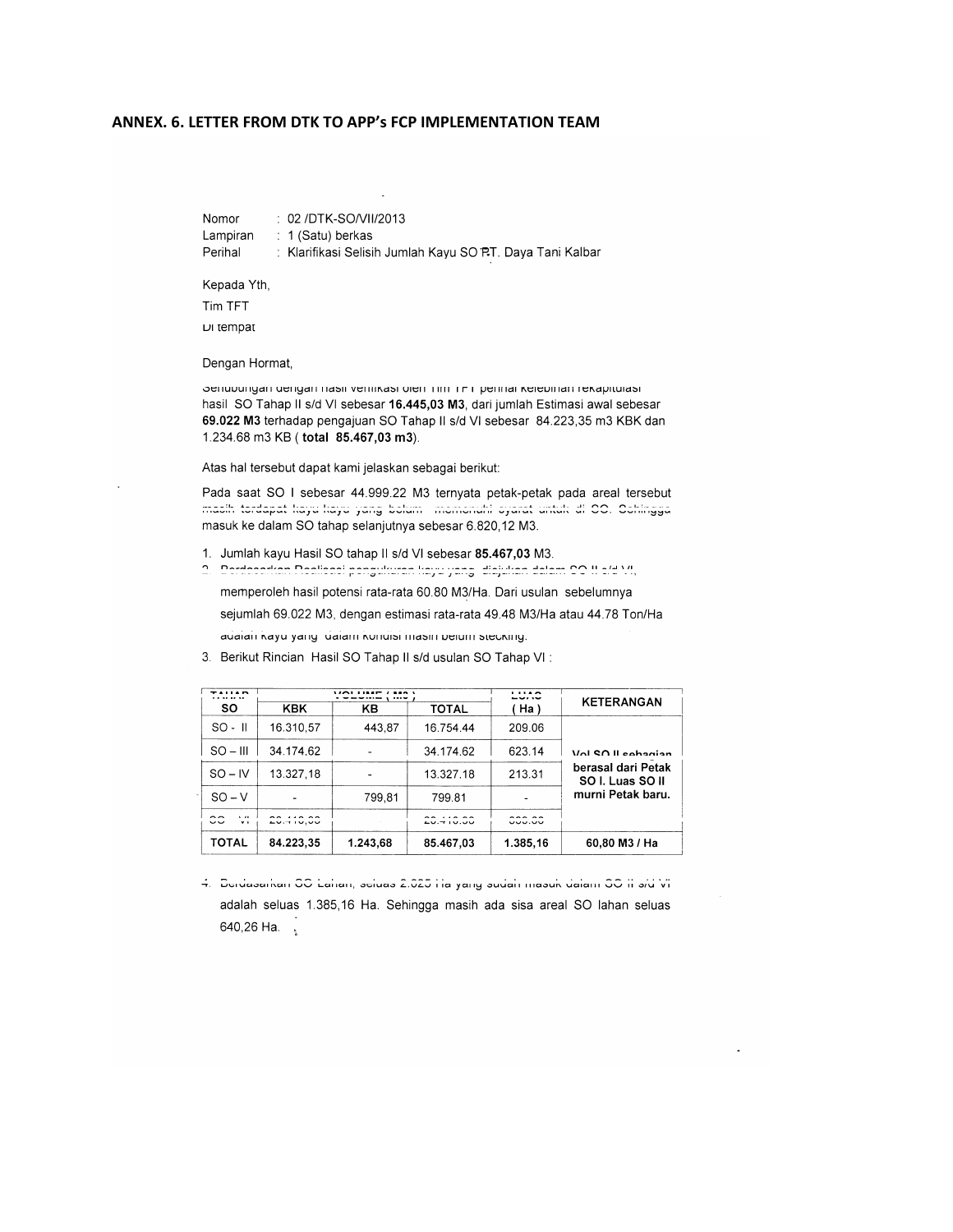- 5. Sehingga untuk usulan SO berikutnya masih ada potensi sekitar 640,26 Ha x 60,80 M3/Ha = 38,930.44 M3.  $\overline{\phantom{a}}$
- 6. Terlampir Peta SO Lahan dengan lokasi petak usulan SO Tahap VI.

Demikian Klarifikasi ini dibuat untuk dapat dipergunakan sebagaimana mestinya.

 $\overline{\phantom{a}}$ 

Atas kerjasamanya diucapkan terima kasih.

Rumbia, 23 Juli 2013

Hormat Kami,

PT. Daya Tani kalbar

**P.T.DAYAWAY** 

 $\bar{\mathcal{A}}$ 

 $\bar{\mathbf{a}}$  $\mathbf{t}$